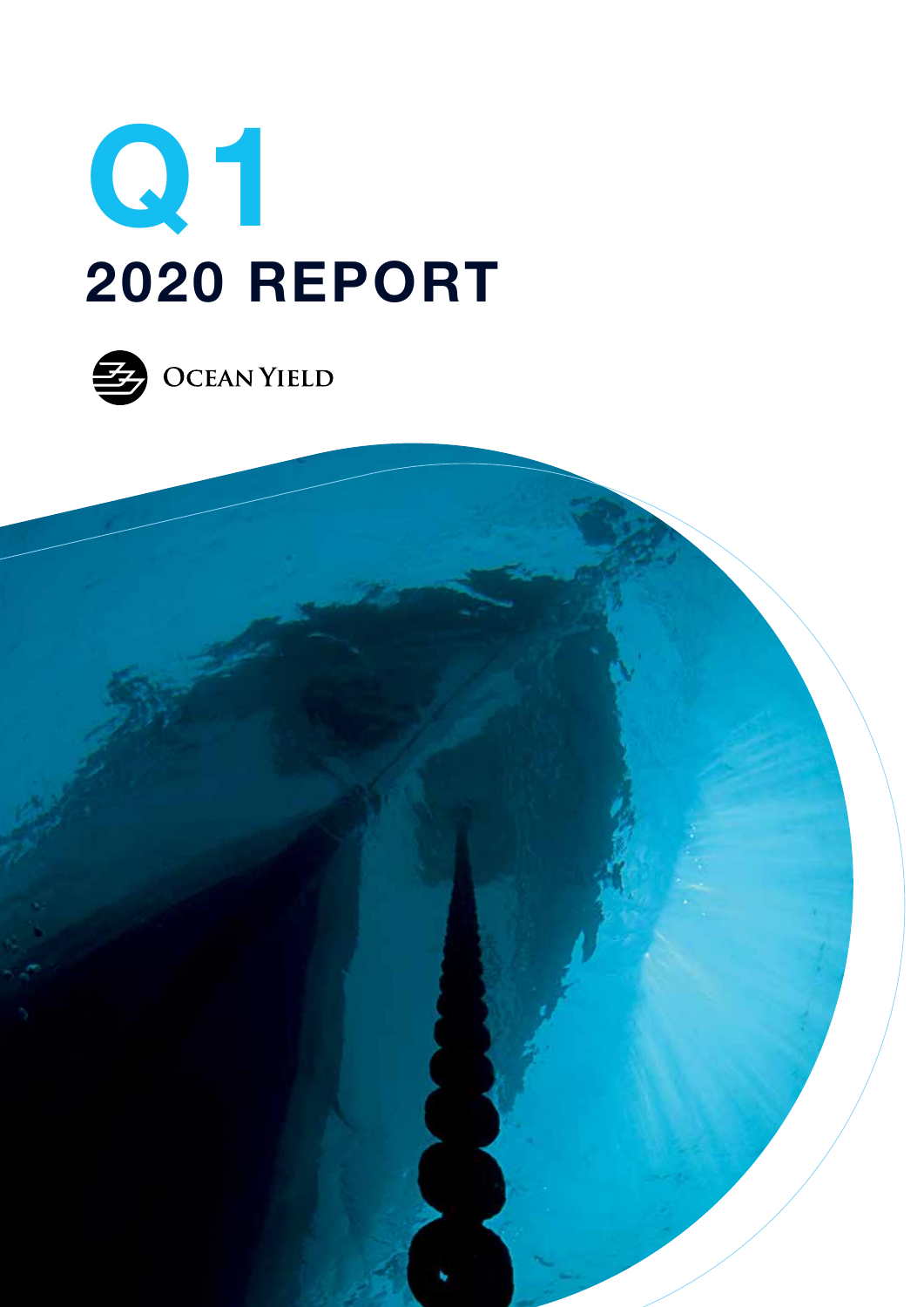# **CONTENTS**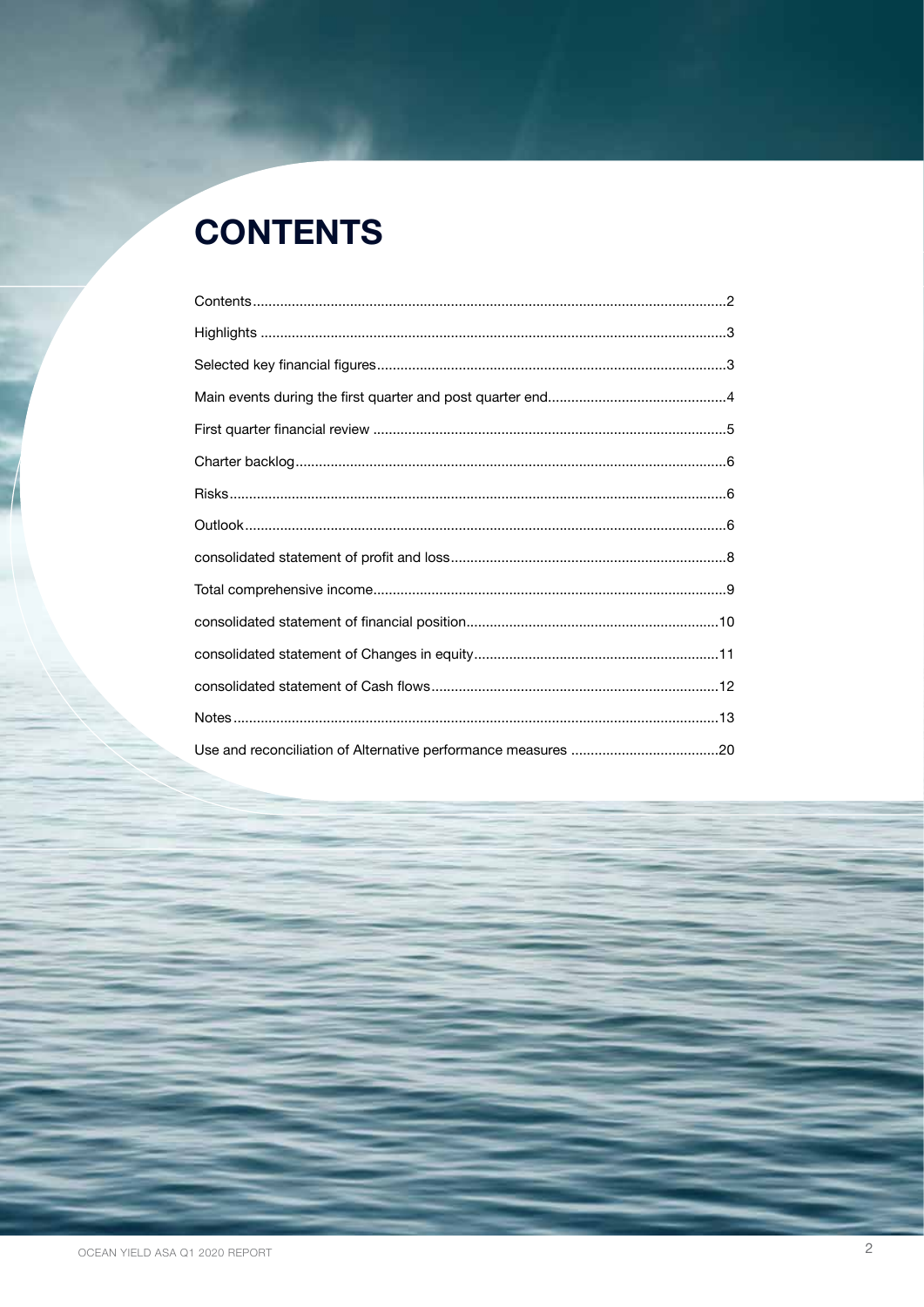# **FIRST QUARTER RESULTS 2020**

Fornebu, 5<sup>th</sup> May 2020, Ocean Yield ASA ("Ocean Yield" or the "Company") announces results for the first quarter ending 31<sup>st</sup> March 2020.

# **HIGHLIGHTS**

- The COVID-19 pandemic, combined with a significant drop in the oil price, created substantial volatility in the shipping and financial markets in the first quarter. The long-term impact of the pandemic is still difficult to predict.
- The Board of Directors has declared a dividend of USD 0.05 per share. This is the 27<sup>th</sup> consecutive quarterly dividend declared by the Company.
- EBITDA for Q1 2020 was USD 56.4 million and EBITDA adjusted for finance lease effects was USD 81.7 million.
- Profit for Q1 2020 was negative USD 1.6 million. The profit was negatively impacted by an extreme movement in the NOK against the USD, which negatively affected mark-to-market of cross currency swaps. This was partly offset by foreign exchange gains, but overall the currency- and interest rate movements had a net negative accounting effect of USD 16.3 million in the quarter. Adjusted net profit for Q1 2020 was USD 18.1 million.
- In February, Ocean Yield agreed to acquire two ultramax and one kamsarmax dry bulk vessels for a total consideration of USD 62.8 million net of pre-paid charter hire with 9, 10 and 12 years bareboat charters to Scorpio Bulkers Inc.
- The standstill period with Solstad Offshore ASA ("Solstad") was extended until 8th May 2020. It is expected that new charter agreements with Solstad will be signed for the two AHTS vessels on long-term charter in connection with the closing of the financial restructuring of the company.
- In an arbitration with Okeanis Eco Tankers ("Okeanis"), the arbitration tribunal decided that Okeanis did not have the right to exercise the purchase options on four VLCCs. Hence, the vessels will continue on their long-term bareboat charters to Okeanis.
- In March, the subsea construction and cable lay vessel Connector commenced a 175-day time charter with Ocean Installer for subsea installation work in China.
- During the quarter, the Company raised a total of USD 85.3 million in new loan facilities related to vessel financings.

Lars Solbakken, CEO of Ocean Yield, said in a comment:

"*With 68 out of 72 vessels on long-term charter, Ocean Yield has a higher predictability of earnings than most shipping companies. However, in light of the COVID-19 pandemic and the low oil price, we continue to monitor the portfolio closely and have decided to reduce the dividend in order to be prepared for potential negative events.*"

## **SELECTED KEY FINANCIAL FIGURES**

|                                             | Q4 2019   | Q1 2020 | Q1 2019   | 2019      |
|---------------------------------------------|-----------|---------|-----------|-----------|
| Amounts in USD million                      | Restated* |         | Restated* | Restated* |
| Revenues and other income                   | 61.7      | 61.3    | 55.8      | 240.3     |
| <b>EBITDA</b>                               | 55.9      | 56.4    | 50.6      | 218.4     |
| EBITDA adjusted for finance lease effects** | 79.2      | 81.7    | 66.4      | 298.9     |
| Profit for the period                       | 9.6       | (1.6)   | 8.4       | (39.9)    |
| Adjusted net profit**                       | 18.8      | 18.1    | 13.9      | 66.3      |
| Equity ratio                                | 27.8%     | 26.5%   | 30.2%     | 27.8%     |
| EBITDA charter backlog (USD bn)***          | 3.6       | 3.4     | 3.5       | 3.6       |
| Dividend declared per share (USD)           | 0.1910    | 0.0500  | 0.1910    | 0.7640    |

*\* Comparative information has been re-presented due to a discontinued operation*

*\*\*Definition on page 20*

*\*\*\*Definition on page 6*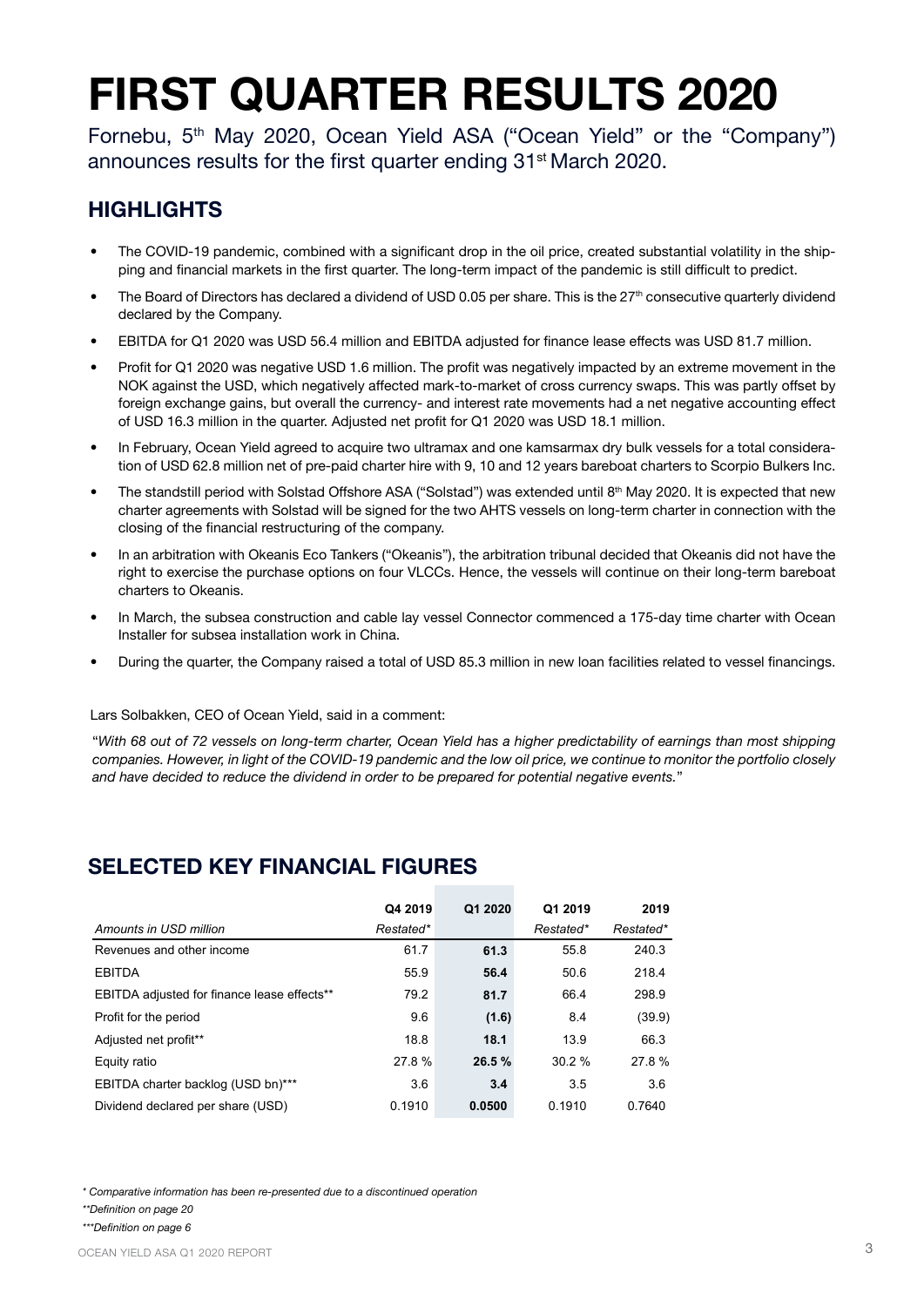# **MAIN EVENTS DURING THE FIRST QUARTER AND POST QUARTER END**

#### **Dividends**

• The Board of Directors has declared a quarterly dividend payment of USD 0.05 per share for Q1 2020. The dividend will be paid on or about 20<sup>th</sup> May 2020 to shareholders as of  $7<sup>th</sup>$  May 2020 registered with the Norwegian Central Securities Depository (the "VPS") as of 11th May 2020 (the "Record Date"). The ex-dividend date will be 8<sup>th</sup> May 2020.

#### **New investments**

• In February, Ocean Yield agreed to acquire two ultramax and one kamsarmax dry bulk vessels for a total consideration of USD 62.8 million net of pre-paid charter hire with 9, 10 and 12 years bareboat charters to Scorpio Bulkers Inc. ("Scorpio Bulkers"). In addition, Ocean Yield committed to part finance the scrubber installation on the vessels, with an additional USD 1.5 million per vessel during 2020.

The two ultramax vessels are built in 2015 and 2016 and the kamsarmax vessel is built in 2018. Two vessels were delivered to the Company towards the end of the first quarter and the third immediately after quarter end. Scorpio Bulkers will have certain options to either trigger a sale or acquire the vessels during the charter period. Two vessels were delivered to the Company during the first quarter and the third vessel was delivered immediately after quarter end.

Scorpio Bulkers is a leading international provider of marine transportation of dry bulk commodities that currently owns and operates a fleet of 52 modern dry bulk vessels. Scorpio Bulkers is a publicly listed company and trades on the New York Stock Exchange under the ticker "SALT".

#### **Funding**

- In March, the bank financing for the three dry-bulk vessels with long-term charter to Scorpio Bulkers was signed and drawn-down upon delivery of each respective vessel. The vessels have been financed in two separate loan facilities on competitive terms. The total loan amount is approximately USD 48.2 million for all three vessels.
- Also in March, a loan facility was signed, financing the newcastlemax dry bulk vessel under construction, which will be chartered to CMB NV for 15-years upon delivery later this year. The loan amount is USD 37.1 million.

#### **Portfolio update**

• With regards to the FPSO *Dhirubhai-1*, discussions are continuing with potential interested parties. We are however concerned that the Corona virus pandemic and recent fall in the oil price may delay these discussions. Ocean Yield's subsidiary Aker Floating Production has now completed the remaining demobilization work in India, consisting of removal of risers,

moorings and the subsea buoy. The FPSO has been reclassified as an "asset held for sale" in the financial statements.

- The subsea construction vessel *Connector* has commenced its time-charter contract with Ocean Installer for a period of approximately 175 days. The vessel will perform subsea installation work in the South China Sea.
- In March, the standstill period with Solstad and its subsidiaries for the vessels Far Senator and Far Statesman was extended up to and including 30<sup>th</sup> April 2020. In April, Solstad and Ocean Yield has agreed, subject to final terms and documentation, that the existing lease agreements of F-Shiplease AS will be terminated and replaced by new lease agreements with a duration of 4 years, with certain cancellation options in favour of F-Shiplease AS during the term of the charters. The charter rate payable under the new lease agreements shall be a reference rate equal to the average per vessel EBITDA in a pool of seven similar UT731 design vessels. The underlying commercial principle of the new lease agreements shall be that F-Shiplease AS will carry all upside/downside from the operation of its vessels during the charter period. The estimated net claim of F-Shiplease AS following the termination of the existing lease agreements shall be converted into shares in Solstad using the same conversion rate as that used for the conversion of the debt to the secured lenders of Solstad. After the end of the quarter, the standstill period was extended with another week, with the intention that the financial restructuring of Solstad would be completed within 8th May 2020.
- Okeanis served a notice in October 2019 to exercise options to repurchase four VLCCs that earlier had been bought by Ocean Yield and chartered back to Okeanis on long-term charters. The parties disagreed if the conditions for exercising the options had been fulfilled, and the matter was therefore referred to arbitration. In February 2020, an arbitration tribunal decided that Okeanis did not have the right to exercise such options to repurchase the Vessels under the lease agreements. Hence, the vessels will continue on their long-term bareboat charters to Okeanis.
- In the fourth quarter 2019 and in the first quarter 2020, certain subsidiaries of Navig8 Chemical Tankers Inc. have exercised the five-year purchase option in the lease for the vessels *Navig8 Aquamarine* and *Navig8 Amessi.* The purchase price for the two vessels is USD 53.0 million en-bloc. The accounting effect of this transaction will be immaterial.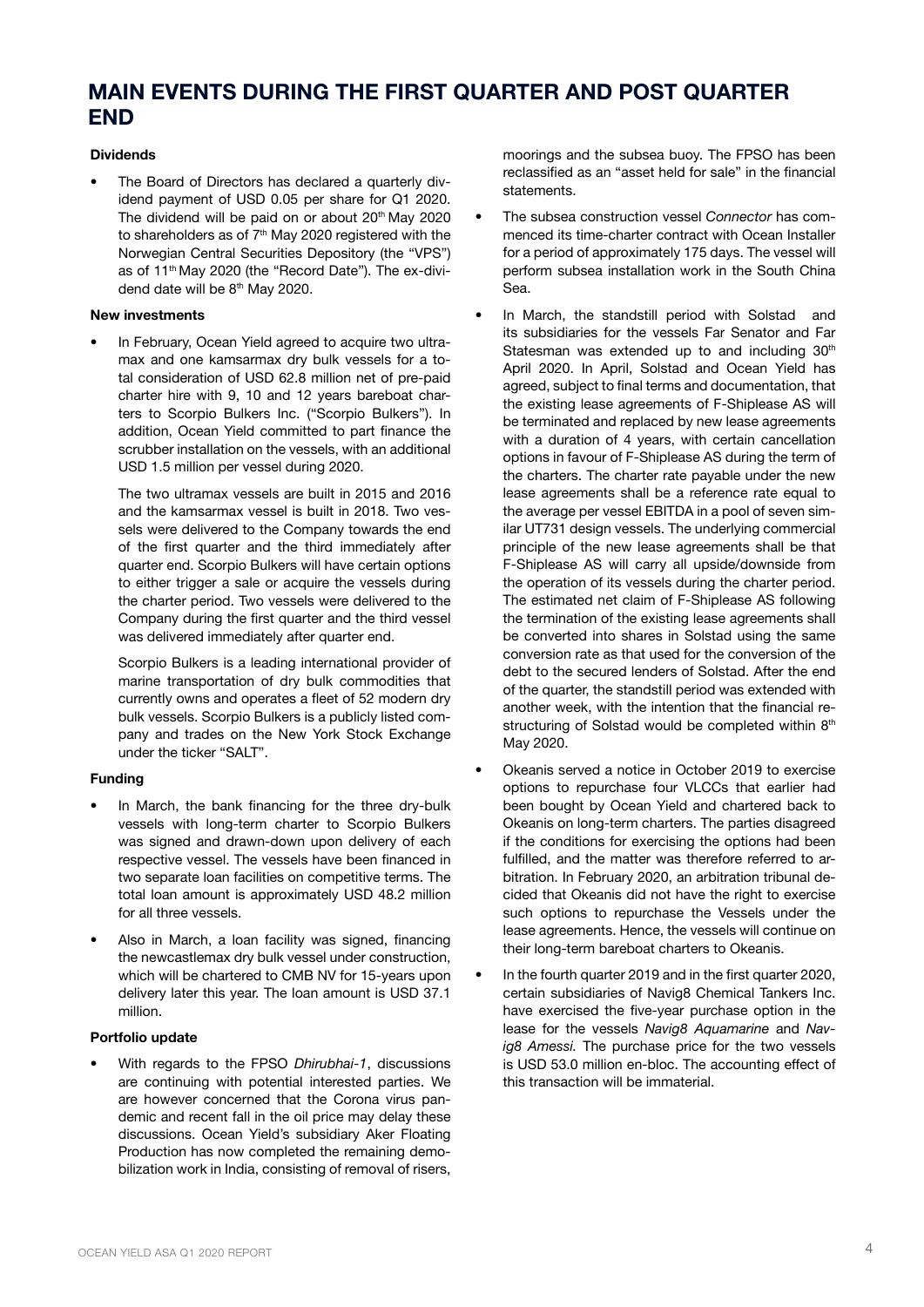### **FIRST QUARTER FINANCIAL RE-VIEW**

#### **Profit and Loss items**

*As a consequence of the reclassification of the FPSO to an asset held for sale, the results related to this unit is shown under "Discontinued operations". Hence, the Profit and Loss Statements for previous quarters have been restated to reflect the reclassification of the FPSO.* 

- **• Operating revenues** were USD 23.4 million in Q1 2020 compared with USD 23.7 million in Q4 2019.
- **• Finance lease revenues** were USD 33.0 million in Q1 2020 compared with USD 32.2 million in Q4 2019. The increase compared with Q4 2019 is mainly related to full quarter earnings for the vessels delivered during the fourth quarter, which are all classified as finance leases. Due to several of the Company's long-term charters being classified as finance leases, the charter hire received is higher than what is reported as revenues according to IFRS, as only the interest income under a finance lease is recognized in the Profit & Loss.
- **• Income from investment in associates**, which is related to the 49.9% investment in Box Holdings Inc., were USD 4.9 million in Q1 2020 compared with USD 5.9 million in Q4 2019. The vessels are on fixed bareboat charters, but some variation in the net profit can be expected from quarter to quarter due to mark-tomarket on interest rate swaps related to the financing of the vessels.
- **Total revenues and other income** for Q1 2020 were USD 61.3 million compared with USD 61.7 million for Q4 2019.
- **• Vessel Operating Expenses** were USD 1.8 million in Q1 2020 compared with USD 1.9 million in Q4 2019. The operating expenses are solely related to the vessel *Connector*, which is operated on a time-charter basis.
- **• EBITDA** was USD 56.4 million in Q1 2020 compared with USD 55.9 million in Q4 2019. Adjusted for finance lease effects the EBITDA was USD 81.7 million compared with USD 79.2 million in Q4 2019.
- **• Depreciation and amortization** were USD 12.4 million in Q1 2020, compared with USD 12.5 million in Q4 2019. The vessels delivered during Q1 2020 are accounted for as finance leases with no impact on the depreciation.
- **• Operating profit** was USD 44.0 million in Q1 2020 compared with USD 43.4 million in Q4 2019.
- **• Financial income** was USD 0.4 million in Q1 2020 compared with USD 0.7 million in Q4 2019. This is mainly income from cash deposits.
- **• Financial expenses** were USD 25.9 million in Q1 2020, compared with USD 26.7 million in Q4 2019. The reduction is mainly due to lower interest rates during the quarter.
- **• Foreign exchange gains** were USD 48.1 million in Q1 2020, compared with a loss of USD 9.1 million in Q4

2019. The foreign exchange movements are mainly a result of fluctuations in the USD/NOK exchange rate, as Ocean Yield's bond loans are denominated in NOK.

- **• Change in fair value of financial instruments** were negative with USD 64.4 million in Q1 2020 compared with a positive movement of USD 13.5 million in Q4 2019. This is mainly related to the Company's cross currency swaps, which have been used to swap NOK exposure into USD. The negative change in fair value of financial instruments must however be seen together with the Foreign exchange gains, as a weakening of the NOK has a positive effect in USD on the loans denominated in NOK. During the quarter, the exchange rate of the NOK versus the USD moved from 8.78 to 10.50, combined with a substantial fall in USD interest rates. This resulted in a negative mark-to-market movement of USD 59.1 million on the cross currency swaps, but is offset by a foreign exchange gain on the NOK loans of USD 50.9 million, giving a net negative effect of USD 8.2 million. The remaining part of the fair value change is related to interest rate swaps linked to the Company's vessel loan facilities and cash deposits held in NOK.
- **• The Net profit before tax** in Q1 2020 was USD 2.2 million compared with USD 21.8 million for Q4 2019.
- **• Tax payable** was USD 0.3 million in Q1 2020 compared with positive USD 1.4 million in Q4 2019.
- **• Change in deferred tax** was negative USD 0.5 million in Q1 2020, compared with negative USD 2.4 million in Q4 2019.
- **• The Net profit after tax from continuing operations**  for Q1 2020 was USD 1.3 million compared with USD 20.8 million for Q4 2019.
- **• Net loss after tax from discontinued operations**, which is related to the FPSO, was 2.9 million in Q1 2020 compared with a net loss of USD 11.2 million in Q4 2019.
- **• Profit** for Q1 2020 was negative USD 1.6 million compared with positive USD 9.6 million for Q4 2019. Adjusted for discontinued operations, impairments, non-recurring items, currency fluctuations, change in fair value of financial instruments and change in deferred tax, the net profit was USD 18.1 million as compared with USD 18.8 million in Q4 2019.

#### **Balance sheet items**

- **• Vessels and equipment** was USD 895.3 million in Q1 2020 compared with USD 1,053.7 million in Q4 2019. The decrease compared with the fourth quarter is mainly related to the reclassification of the FPSO to "asset held for sale".
- **• Finance lease receivables and related assets**, including the short term portion, were USD 1,718.7 million in Q1 2020 compared with USD 1,703.4 million in Q4 2019. The increase in Finance lease receivables is related to delivery of further vessels during Q1 2020 accounted for as finance leases.
- **• Restricted cash deposits** were USD 56.4 million compared with USD 22.7 million in Q4 2019. The cash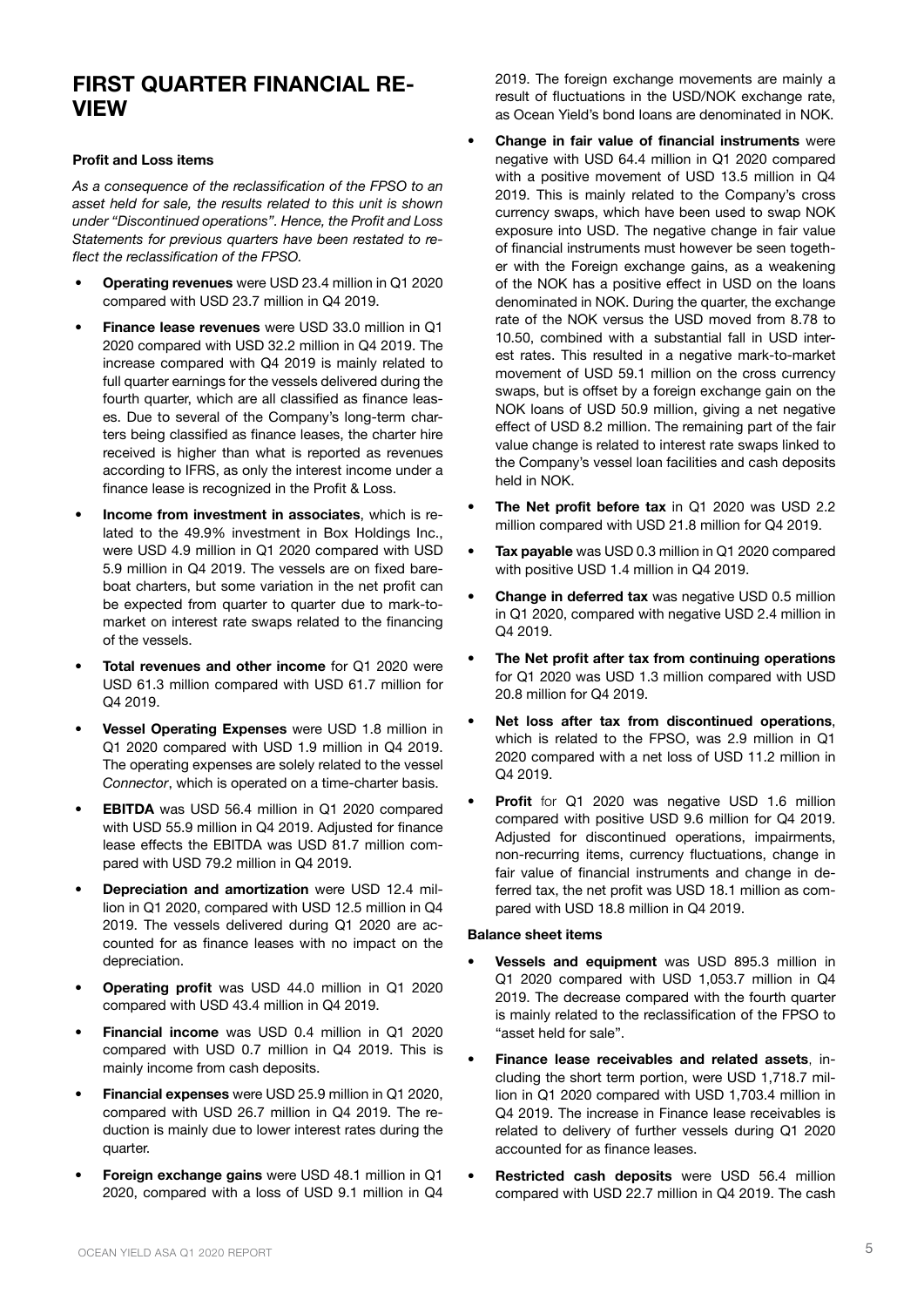deposits are posted as collateral with banks for the Company's cross currency swaps related to unsecured bond loans. The increase compared with the fourth quarter comes as a result of the weakening of the NOK against the USD, combined with a fall in USD interest rates.

- **• Cash & cash equivalents** at the end of Q1 2020 were USD 106.8 million, compared with USD 185.5 million at the end of Q4 2019. In addition, USD 5.6 million of cash is presented with assets held for sale. The decrease compared with Q4 2019 is a result of the prepayment of the bond issue OCY03, which was done in January (NOK 458.5 million) and USD 33.7 million paid in cash deposits during the quarter as security for the Company's cross currency swaps, where bond loans in NOK have been swapped to USD.
- **• Assets held for sale were** USD 156.3 million. This amount is related to the FPSO Dhirubhai-1, which has been reclassified as an asset held for sale as from Q1 2020. Included in the USD 156.3 million is the book value of the FPSO at USD 146.1 million, USD 5.6 million in cash and trade receivables and other assets of USD 4.5 million.
- **• Book equity** was USD 822.6 million at the end of Q1 2020, compared with USD 876.6 million at the end of Q4 2019. The equity ratio was 26.5% at the end of Q1 2020 compared with 27.8% in Q4 2019.
- **• Interest bearing long-term debt** was USD 1,893.9 million compared with USD 1,909.0 million in Q4 2019.
- **• Interest bearing short-term debt** was USD 240.9 million in Q1 2020 compared with USD 276.2 million in Q4 2019. The figure for Q4 2019 includes the remaining amounts outstanding under the bond loan OCY03, which had maturity in 2020, and was prepaid in January 2020.
- **• Fair value of derivatives, including the long- and short-term portion**: The fair value of derivatives was USD 110.6 million compared with USD 46.1 million in Q4 2019. The increase compared with the fourth quarter 2019 is as described earlier, mainly a result of the movements in the USD/NOK exchange rate and lower USD interest rates, which affects the fair value of the Company's cross currency swaps related to unsecured bond loans denominated in NOK.
- **• Field abandonment provisions** were USD 0.0 million compared with USD 12.4 million in Q4 2019. The decommissioning of the MA-field, where the FPSO *Dhirubhai*-1 was operating has now been completed. A remaining provision of USD 0.6 million is included in the liabilities associated with the assets held for sale.
- **• Total assets** were USD 3,100.1 million in Q1 2020, compared with USD 3,153.2 million in Q4 2019.

#### **Cash flow**

**• Net cash flow from operating activities** was USD 16.4 million. Included in this amount is USD 13.7 million of negative operating cash flow related to the FPSO, where USD 11.8 million of cash payments made in the first quarter were related to the decommissioning project in India on the MA field.

# **CHARTER BACKLOG**

The EBITDA charter backlog\* at the end of Q1 2020 was USD 3.4 billion with an average remaining contract duration of 10.3 years. The total fleet as of the end of the first quarter was 72 vessels. This includes one newbuilding drybulk vessel scheduled for delivery in Q2 2020 and one drybulk vessel delivered immediately after quarter end.

### **RISKS**

The spread of the corona virus, combined with a significant drop in the oil price has created substantial volatility in both the shipping- and financial markets and this may have a negative impact on certain counterparties chartering our vessels.

Several opportunities are under evaluation for the FPSO *Dhirubhai-1*. If an acceptable solution is not found, there is a risk for further impairment of the book value of this unit.

In addition, the Company is exposed to operating- and employment-risk on the vessel *Connector*, as well as impairment risk related to the vessel's book value. Due to challenging market conditions, the Company expects low revenues for this vessel also in 2020.

The Company is also exposed to a number of other risks, including counterparty-, financing-, interest rate-, currency-, impairment- and residual value risk.

For a more detailed description of risk factors, please refer to the annual report for 2019, which is available on www. oceanyield.no.

# **OUTLOOK**

The spread of the corona virus combined with a significant drop in the oil price has created substantial volatility in both the shipping- and financial markets.

Ocean Yield has 68 out of 72 vessels on long term bareboat contracts and this is expected to reduce the impact of the current market volatility. Some of our counterparties will however, be negatively impacted by the reduced activity level and Ocean Yield is therefore monitoring the situation closely. The long term impact of the current events is difficult to predict.

Given the uncertainty created by the COVID-19 pandemic and the low oil price, the Board of Directors have decided to reduce the dividend level in order to build a more robust balance sheet.

*<sup>\*</sup>Figures are based on management's estimates which may be subject to change. These include assumptions on certain purchase options in bareboat charter contracts not being exercised, adjustments made for finance lease effects, investments in joint ventures, currency effects and the forward interest rates for floating rate lease agreements.*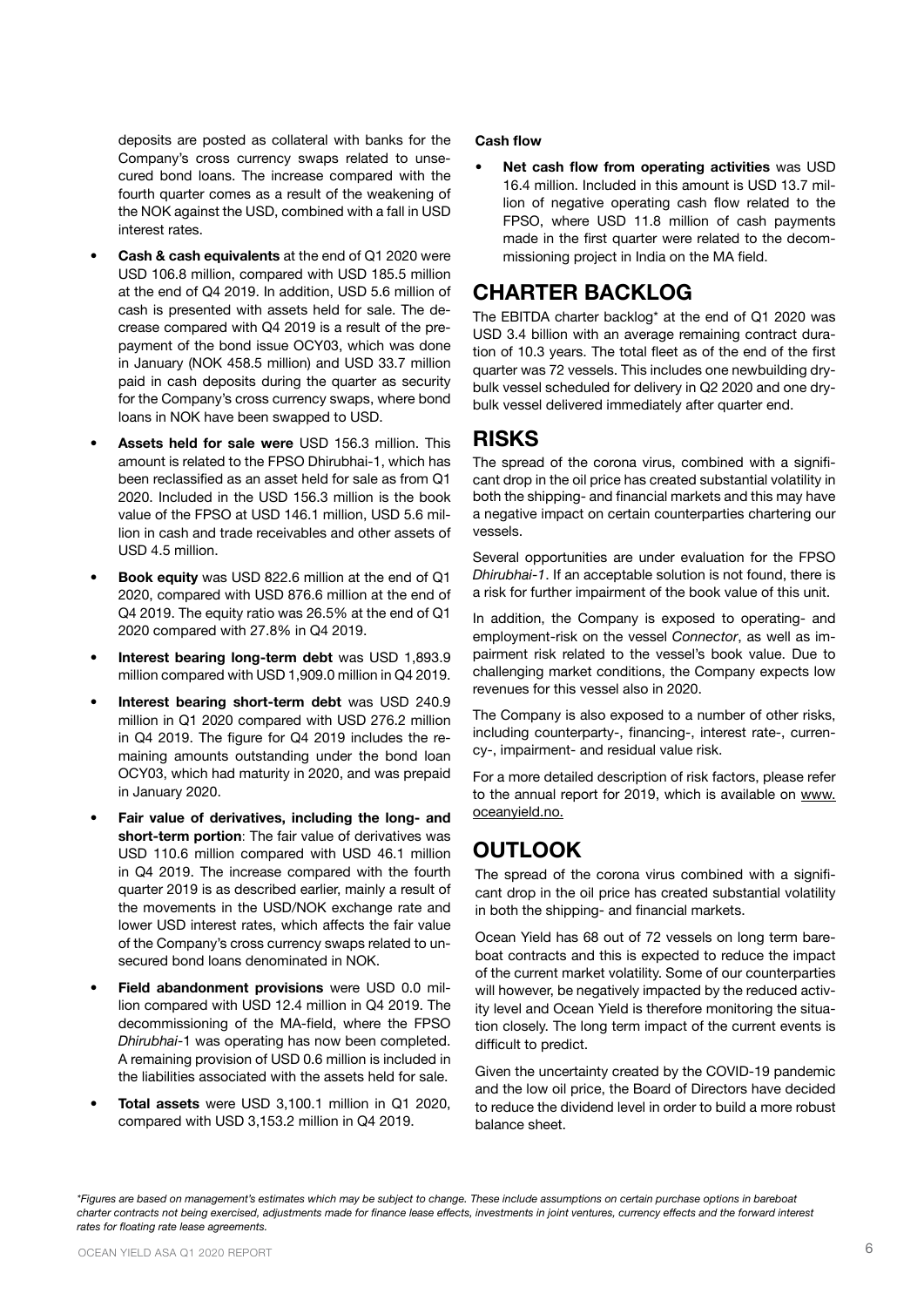FORNEBU, 5TH MAY 2020 OCEAN YIELD ASA

 $150$ 

Ocean Yield ASA

 $\mathcal{N}$ 

Frank O. Reite Chairman

 Anne Christin Døvigen Director

Kjell Inge Røkke Director

> Jens Ismar Director

Annicken Gann Kildahl Director

> Lars Solbakken CEO

COMPANY CONTACTS: Eirik Eide Chief Financial Officer +47 24 13 01 91

INVESTOR RELATIONS CONTACT: Marius Magelie Senior Vice President Finance & Investor Relations +47 24 13 01 82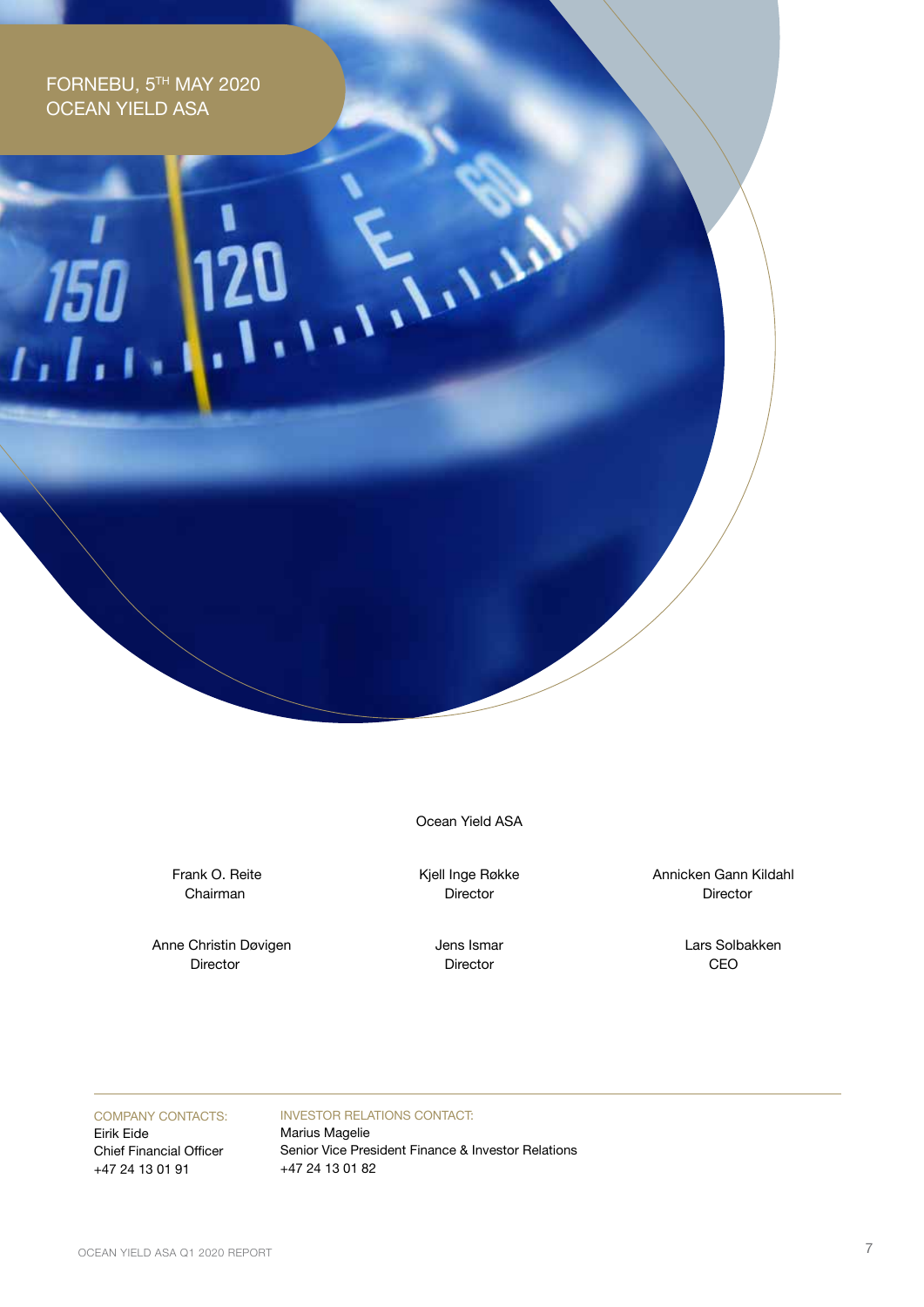# **Ocean Yield ASA Group condensed consolidated financial statement for the first quarter 2020**

# **CONSOLIDATED STATEMENT OF PROFIT AND LOSS**

|                                                           |                | 4th Quarter | 1st Quarter      | 1st Quarter              | Jan - Dec |
|-----------------------------------------------------------|----------------|-------------|------------------|--------------------------|-----------|
|                                                           |                | 2019        | 2020             | 2019                     | 2019      |
| Amounts in USD million                                    | Note           | Restated*   |                  | Restated*                | Restated* |
|                                                           |                |             |                  |                          |           |
| Operating revenues                                        |                | 23.7        | 23.4             | 25.2                     | 103.3     |
| Finance lease revenue                                     |                | 32.2        | 33.0             | 24.9                     | 114.1     |
| Income from investments in associates                     |                | 5.9         | 4.9              | 5.7                      | 22.9      |
| <b>Total revenues and other income</b>                    | 5              | 61.7        | 61.3             | 55.8                     | 240.3     |
| Vessel operating expenses                                 |                | (1.9)       | (1.8)            | (2.1)                    | (9.3)     |
| Wages and other personnel expenses                        |                | (1.7)       | (1.7)            | (1.4)                    | (6.8)     |
| Other operating expenses                                  |                | (2.2)       | (1.4)            | (1.4)                    | (5.5)     |
| Write down on trade receivables                           |                | (0.0)       |                  | (0.3)                    | (0.4)     |
| <b>EBITDA</b>                                             | 5              | 55.9        | 56.4             | 50.6                     | 218.4     |
| Depreciation and amortization                             | 8              | (12.5)      | (12.4)           | (12.4)                   | (49.7)    |
| Impairment charges and other non recurring items          | 8              | 0.0         |                  | $\overline{\phantom{a}}$ | 0.0       |
| <b>Operating profit (EBIT)</b>                            |                | 43.4        | 44.0             | 38.1                     | 168.7     |
| Financial income                                          |                | 0.7         | 0.4              | 0.6                      | 2.0       |
| Financial expenses                                        |                | (26.7)      | (25.9)           | (24.6)                   | (104.2)   |
| Foreign exchange gains/losses                             |                | (9.1)       | 48.1             | (3.2)                    | 2.0       |
| Change in fair value of financial instruments             | $\overline{7}$ | 13.5        | (64.4)           | 3.9                      | (3.6)     |
| <b>Net financial items</b>                                |                | (21.6)      | (41.8)           | (23.2)                   | (103.8)   |
| Net profit before tax                                     |                | 21.8        | $2.2\phantom{0}$ | 14.9                     | 64.9      |
| Tax payable                                               |                | 1.4         | (0.3)            | (0.6)                    | (1.0)     |
| Change in deferred tax                                    |                | (2.4)       | (0.5)            | 0.0                      | (2.5)     |
| Net profit after tax, from continuing operations          |                | 20.8        | 1.3              | 14.3                     | 61.5      |
| Profit (loss) from discontinued operation, net of tax     |                | (11.2)<br>6 | (2.9)            | (5.9)                    | (101.4)   |
| Profit for the period                                     |                | 9.6         | (1.6)            | 8.4                      | (39.9)    |
|                                                           |                |             |                  |                          |           |
| Attributable to:                                          |                |             |                  |                          |           |
| Equity holders of the parent                              |                | 6.6         | (4.1)            | 8.3                      | (43.5)    |
| Non-controlling interests                                 |                | 0.3         | (0.2)            | 0.2                      | 0.9       |
| Dividends on hybrid capital                               |                | 2.7         | 2.7              |                          | 2.7       |
| Profit for the period                                     |                | 9.6         | (1.6)            | 8.4                      | (39.9)    |
|                                                           |                |             |                  |                          |           |
| Weighted average number of shares outstanding             |                | 165.0       | 175.2            | 159.3                    | 160.8     |
| Earnings per share (USD), continuing operations           |                | 0.11        | (0.01)           | 0.09                     | 0.36      |
| Total number of shares outstanding, eksl. treasury shares |                | 175.2       | 175.2            | 159.3                    | 175.2     |

*\*Comparative information has been re-presented due to a discontinued operation*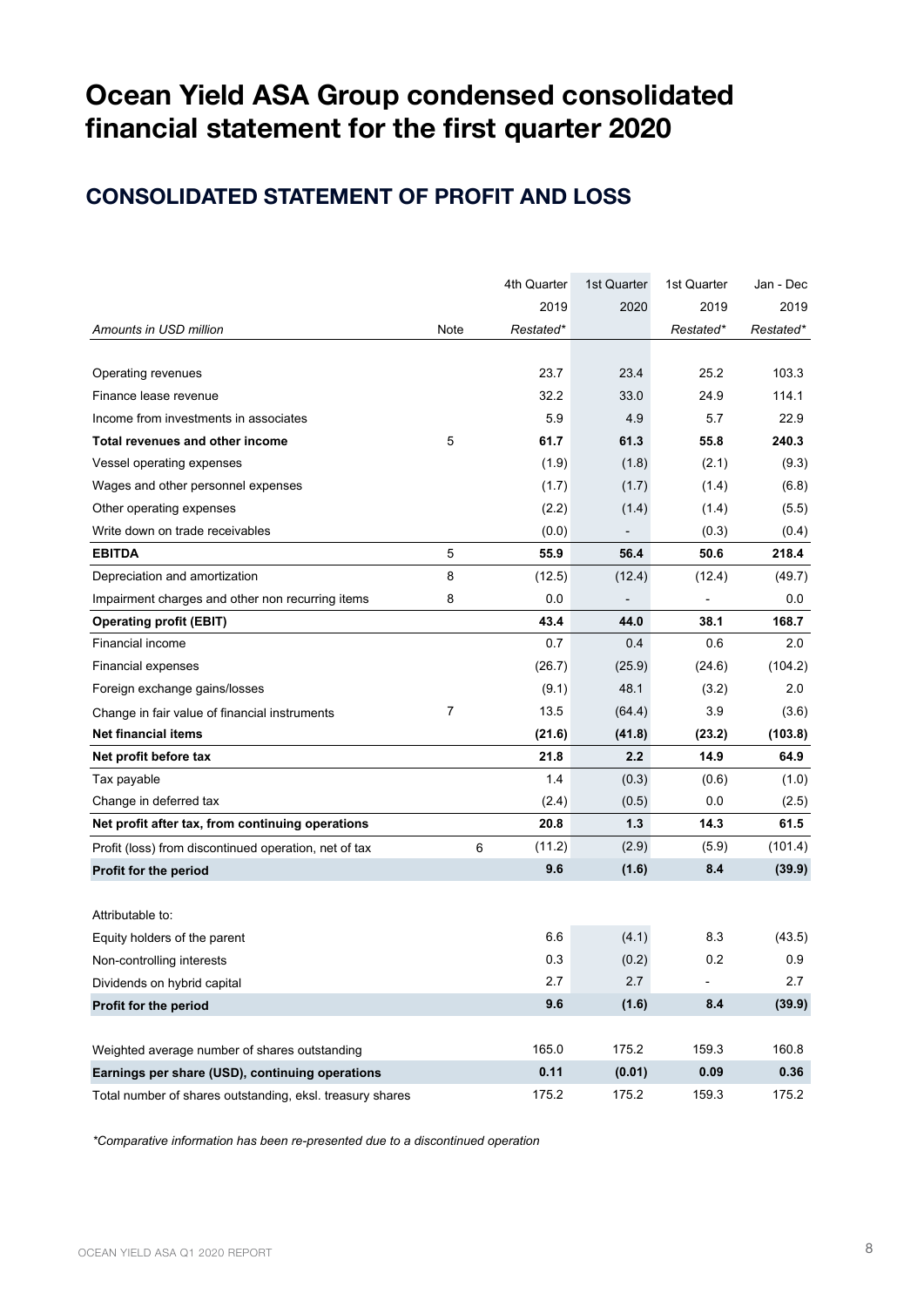# **TOTAL COMPREHENSIVE INCOME**

|                                                                         | 4th Quarter | 1st Quarter | 1st Quarter | Jan - Dec |
|-------------------------------------------------------------------------|-------------|-------------|-------------|-----------|
|                                                                         | 2019        | 2020        | 2019        | 2019      |
| Amounts in USD million                                                  | Restated*   |             | Restated*   | Restated* |
|                                                                         |             |             |             |           |
| Profit for the period                                                   | 9.6         | (1.6)       | 8.4         | (39.9)    |
| Other comprehensive income, net of income tax                           |             |             |             |           |
| Items that will not be reclassified to the income statement             |             |             |             |           |
| Remeasurements of defined benefit liability (asset)                     | (0.1)       |             |             | (0.1)     |
| Total for items that will not be reclassified to the income statement   | (0.1)       |             |             | (0.1)     |
| Items that are or may be reclassified to the income statement           |             |             |             |           |
| Share of other comprehensive income from investment in associates       | 4.4         | (15.4)      | (5.2)       | (15.5)    |
| Change in fair value of available for sale financial assets             | 0.3         | (0.5)       | (0.1)       | (0.8)     |
| Currency translation differences                                        | 1.2         | (0.0)       | 0.4         | (0.6)     |
| Total for items that are or may be reclassified to the income statement | 5.9         | (16.0)      | (4.9)       | (16.8)    |
| Total change in other comprehensive income, net of income tax           | 5.8         | (16.0)      | (4.9)       | (16.9)    |
| Total comprehensive income for the period                               | 15.4        | (17.6)      | 3.5         | (56.8)    |
|                                                                         |             |             |             |           |
| Attributable to:                                                        |             |             |             |           |
| Equity holders of the parent                                            | 12.4        | (20.1)      | 3.3         | (60.4)    |
| Non controlling interests                                               | 0.3         | (0.2)       | 0.2         | 0.9       |
| Dividends on hybrid capital                                             | 2.7         | 2.7         |             | 2.7       |
| Total comprehensive income for the period                               | 15.4        | (17.6)      | 3.5         | (56.8)    |

*\*Comparative information has been re-presented due to a discontinued operation*

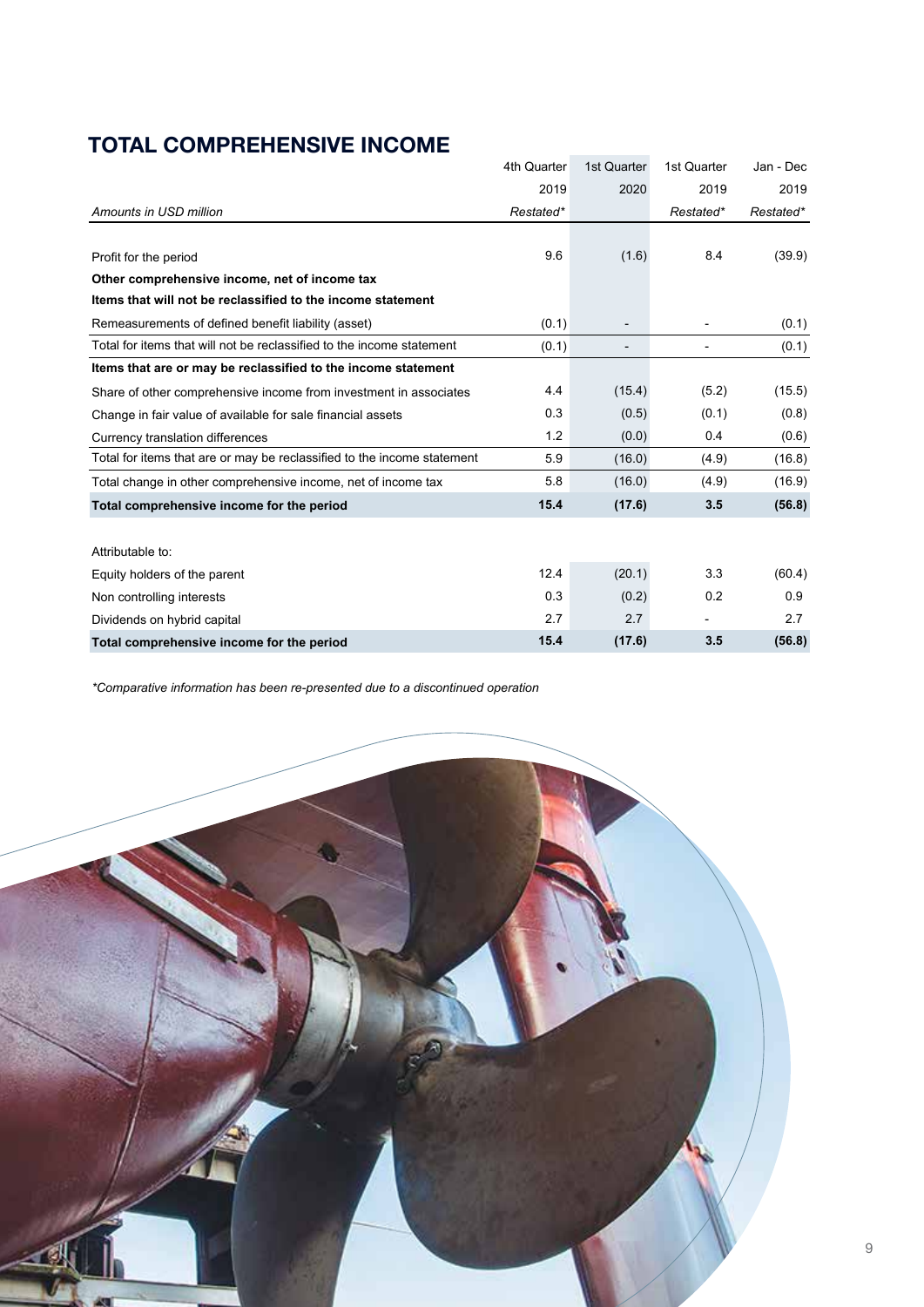# **CONSOLIDATED STATEMENT OF FINANCIAL POSITION**

|                                                                                  |      | 31 December | 31 March | 31 March       |
|----------------------------------------------------------------------------------|------|-------------|----------|----------------|
| Amounts in USD million                                                           | Note | 2019        | 2020     | 2019           |
|                                                                                  |      |             |          |                |
| <b>ASSETS</b>                                                                    |      |             |          |                |
| Vessels and equipment                                                            | 8    | 1 0 5 3.7   | 895.3    | 1 178.6        |
| Investments in associates                                                        |      | 178.2       | 163.2    | 187.4          |
| Finance lease receivables and related assets                                     | 9    | 1483.6      | 1 475.4  | 1 107.7        |
| Restricted cash deposits                                                         |      | 22.7        | 56.4     | 17.3           |
| Other shares and other non-current assets                                        |      | 2.6         | 1.9      | 3.4            |
| Deferred tax assets                                                              |      | 0.1         | 0.1      |                |
| <b>Total non-current assets</b>                                                  |      | 2740.9      | 2 592.3  | 2 4 9 4.4      |
|                                                                                  |      |             |          |                |
| Finance lease receivables, short term portion                                    | 9    | 219.8       | 243.4    | 139.0          |
| Trade and other interest-free receivables                                        |      | 7.1         | 1.3      | 8.1            |
| Cash and cash equivalents                                                        |      | 185.5       | 106.8    | 105.8          |
| <b>Current assets</b>                                                            |      | 412.3       | 351.5    | 252.9          |
| Assets held for sale                                                             | 6    |             | 156.3    |                |
| <b>Total current assets</b>                                                      |      | 412.3       | 507.8    | 252.9          |
| <b>Total assets</b>                                                              |      | 3 153.2     | 3 100.1  | 2 747.4        |
|                                                                                  |      |             |          |                |
| <b>EQUITY AND LIABILITIES</b>                                                    |      |             |          |                |
| Share capital                                                                    |      | 271.0       | 271.0    | 253.7          |
| Treasury shares                                                                  |      | (0.1)       | (0.1)    | (0.0)          |
| Other paid-in capital                                                            |      | 366.1       | 366.1    | 341.8          |
| Total paid-in capital                                                            | 12   | 637.0       | 637.0    | 595.5          |
| Retained earnings and translation reserves                                       |      | 101.4       | 48.0     | 223.1          |
| Total equity attributable to equity holders of the parent                        |      | 738.4       | 685.1    | 818.6          |
| Hybrid capital                                                                   |      | 125.0       | 125.0    | $\blacksquare$ |
| Non controlling interests                                                        |      | 13.2        | 12.5     | 12.4           |
| <b>Total equity</b>                                                              |      | 876.6       | 822.6    | 831.0          |
|                                                                                  |      |             |          |                |
| Interest-bearing long-term debt                                                  | 11   | 1 909.0     | 1893.9   | 1 636.2        |
| Deferred tax liabilities                                                         |      | 2.6         | 3.2      | 0.0            |
| Mobilization fee and advances                                                    |      | 5.7         | 4.6      | 9.4            |
| Fair value of derivatives                                                        | 7    | 23.7        | 55.8     | 24.8           |
| Finance lease liabilities                                                        |      |             |          |                |
|                                                                                  |      | 1.0         | 1.0      | 1.3            |
| Other interest-free long-term liabilties<br><b>Total non-current liabilities</b> |      | 1.6         | 1.6      | ۰              |
|                                                                                  |      | 1943.6      | 1960.2   | 1 671.8        |
| Interest-bearing short-term debt                                                 | 11   | 276.2       | 240.9    | 193.7          |
| Fair value of derivatives                                                        | 7    | 22.5        | 54.7     | 13.8           |
| Current provisions (field abandonment)                                           |      | 12.4        |          | 15.6           |
| Trade and other payables                                                         |      | 22.0        | 16.1     | 21.5           |
| <b>Current liabilities</b>                                                       |      | 333.0       | 311.8    | 244.5          |
| Liabilities directly associated with the assets held for sale                    | 6    |             | 5.6      |                |
| <b>Total current liabilities</b>                                                 |      | 333.0       | 317.3    | 244.5          |
| <b>Total liabilities</b>                                                         |      | 2 2 7 6.6   | 2 277.5  | 1916.3         |
| <b>Total equity and liabilities</b>                                              |      | 3 153.2     | 3 100.1  | 2 747.4        |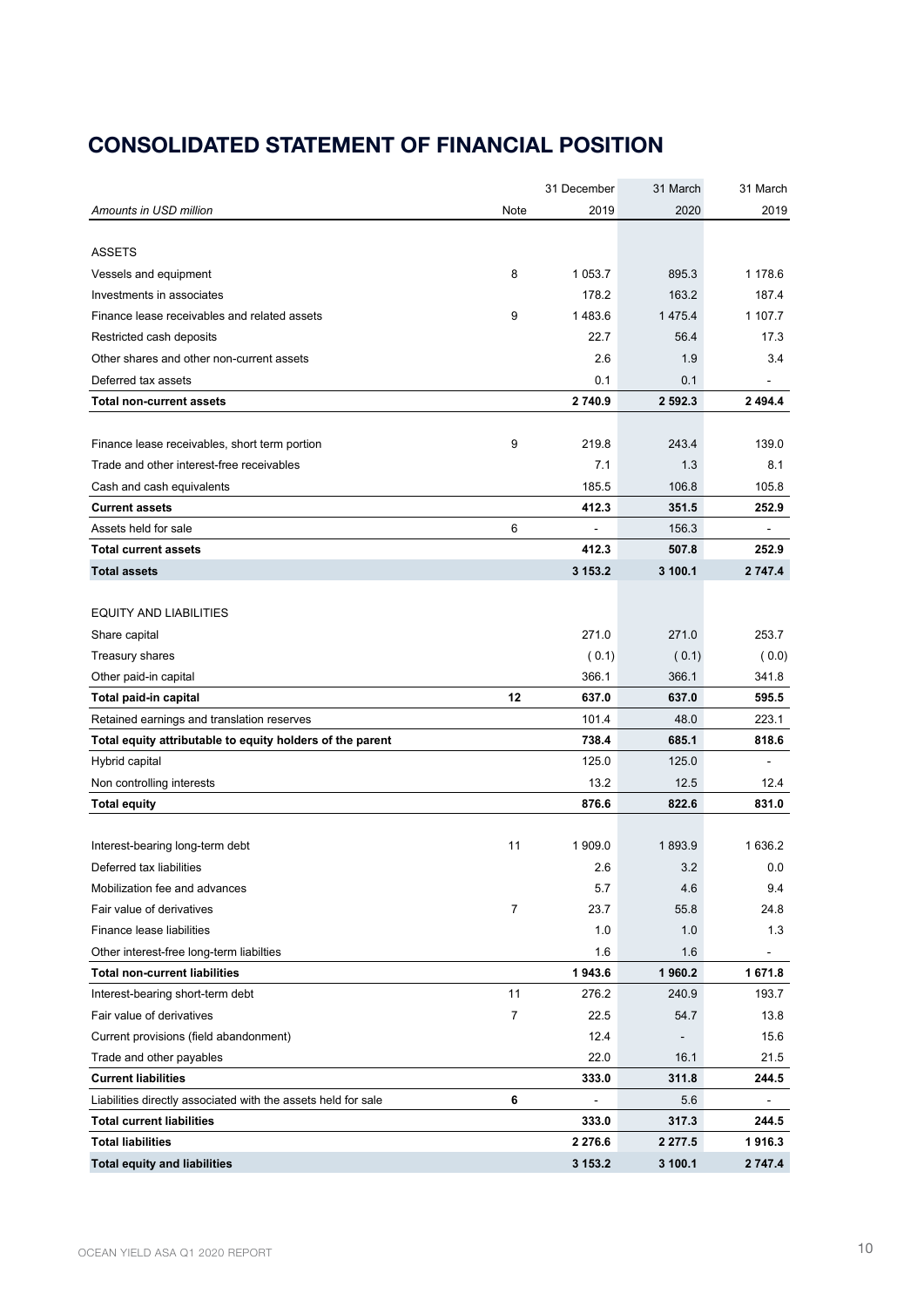# **CONSOLIDATED STATEMENT OF CHANGES IN EQUITY**

| Amounts in USD million                                                        | Share<br>Capital         | Share<br>Premium | <b>Treasury</b><br><b>Shares</b><br>reserve | Fair value<br>reserve    | <b>Translation</b><br>reserve | Retained<br>earnings    | Share-<br>holders<br>equity | Hybrid<br>capital        | Non<br>controlling | interests Total equity |
|-------------------------------------------------------------------------------|--------------------------|------------------|---------------------------------------------|--------------------------|-------------------------------|-------------------------|-----------------------------|--------------------------|--------------------|------------------------|
| Balance at 31st December 2018                                                 | 253.7                    | 387.4            | (0.1)                                       | (11.1)                   | (41.4)                        | 257.2                   | 845.7                       | $\overline{\phantom{a}}$ | 0.0                | 845.7                  |
| Profit for the period                                                         |                          |                  |                                             |                          | ÷,                            | (40.7)                  | (40.7)                      | $\overline{\phantom{a}}$ | 0.9                | (39.9)                 |
| Other comprehensive income                                                    |                          |                  | ٠                                           | (0.8)                    | (0.6)                         | (15.6)                  | (16.9)                      | $\overline{\phantom{a}}$ | $\blacksquare$     | (16.9)                 |
| <b>Total comprehensive income</b>                                             | $\overline{\phantom{a}}$ | $\blacksquare$   | $\blacksquare$                              | (0.8)                    | (0.6)                         | (56.3)                  | (57.7)                      | $\overline{\phantom{a}}$ | 0.9                | (56.8)                 |
| Dividend                                                                      | ÷.                       | (60.9)           |                                             |                          | ÷.                            | (60.7)                  | (121.6)                     | $\ddot{\phantom{1}}$     | (0.0)              | (121.6)                |
| Dividend on hybrid capital                                                    | $\overline{\phantom{a}}$ |                  |                                             |                          |                               | (2.7)                   | (2.7)                       |                          |                    | (2.7)                  |
| Issuance of ordinary shares                                                   | 17.3                     | 60.7             |                                             |                          |                               |                         | 78.0                        |                          |                    | 78.0                   |
| Expenses related to issuance of<br>shares, net of tax                         |                          | (0.8)            |                                             |                          |                               | $\ddot{\phantom{1}}$    | (0.8)                       |                          | ٠                  | (0.8)                  |
| Issuance of hybrid capital                                                    |                          |                  |                                             |                          |                               | $\blacksquare$          | $\overline{\phantom{a}}$    | 125.0                    | ٠                  | 125.0                  |
| Expenses related to issuance of<br>hybrid bond, net of tax                    |                          |                  |                                             |                          |                               | (1.9)                   | (1.9)                       |                          | ٠                  | (1.9)                  |
| Treasury shares acquired                                                      |                          |                  | (1.5)                                       |                          |                               |                         | (1.5)                       |                          |                    | (1.5)                  |
| Treasury shares sold<br>Minority's share of capital increase in<br>subsidiary |                          |                  | 1.2                                         |                          |                               | (0.3)<br>$\blacksquare$ | 0.9<br>$\blacksquare$       |                          | 12.2               | 0.9<br>12.2            |
| Transfer from share premium to<br>retained earnings                           |                          | (20.3)           |                                             | (0.0)                    |                               | 20.4                    | $\overline{\phantom{a}}$    |                          | $\blacksquare$     |                        |
| <b>Balance at 31st December 2019</b>                                          | 271.0                    | 366.1            | (0.4)                                       | (11.9)                   | (42.0)                        | 155.6                   | 738.4                       | 125.0                    | 13.2               | 876.6                  |
| Profit for the period                                                         |                          |                  |                                             | $\overline{\phantom{a}}$ | ٠                             | (1.4)                   | (1.4)                       |                          | (0.2)              | (1.6)                  |
| Other comprehensive income                                                    | ٠                        |                  | ٠                                           | (0.5)                    | (0.0)                         | (15.4)                  | (16.0)                      | $\overline{\phantom{a}}$ | ä,                 | (16.0)                 |
| Total comprehensive income                                                    | $\blacksquare$           |                  | $\blacksquare$                              | (0.5)                    | (0.0)                         | (16.8)                  | (17.4)                      | $\blacksquare$           | (0.2)              | (17.6)                 |
| Dividend                                                                      |                          |                  |                                             |                          |                               | (33.4)                  | (33.4)                      |                          | (0.5)              | (33.9)                 |
| Dividend on hybrid capital                                                    |                          |                  |                                             |                          | $\blacksquare$                | (2.7)                   | (2.7)                       |                          | ٠                  | (2.7)                  |
| Treasury shares acquired                                                      |                          |                  | (0.2)                                       |                          | ä,                            | $\blacksquare$          | (0.2)                       |                          | ٠                  | (0.2)                  |
| Treasury shares sold                                                          |                          |                  | 0.4                                         |                          |                               | (0.2)                   | 0.3                         |                          |                    | 0.3                    |
| Change of functional currency in<br>subsidiaries                              |                          |                  |                                             |                          | 42.0                          | (42.0)                  | 0.0                         |                          |                    | 0.0                    |
| Balance at 31st March 2020                                                    | 271.0                    | 366.1            | (0.2)                                       | (12.5)                   | $\blacksquare$                | 60.6                    | 685.1                       | 125.0                    | 12.5               | 822.6                  |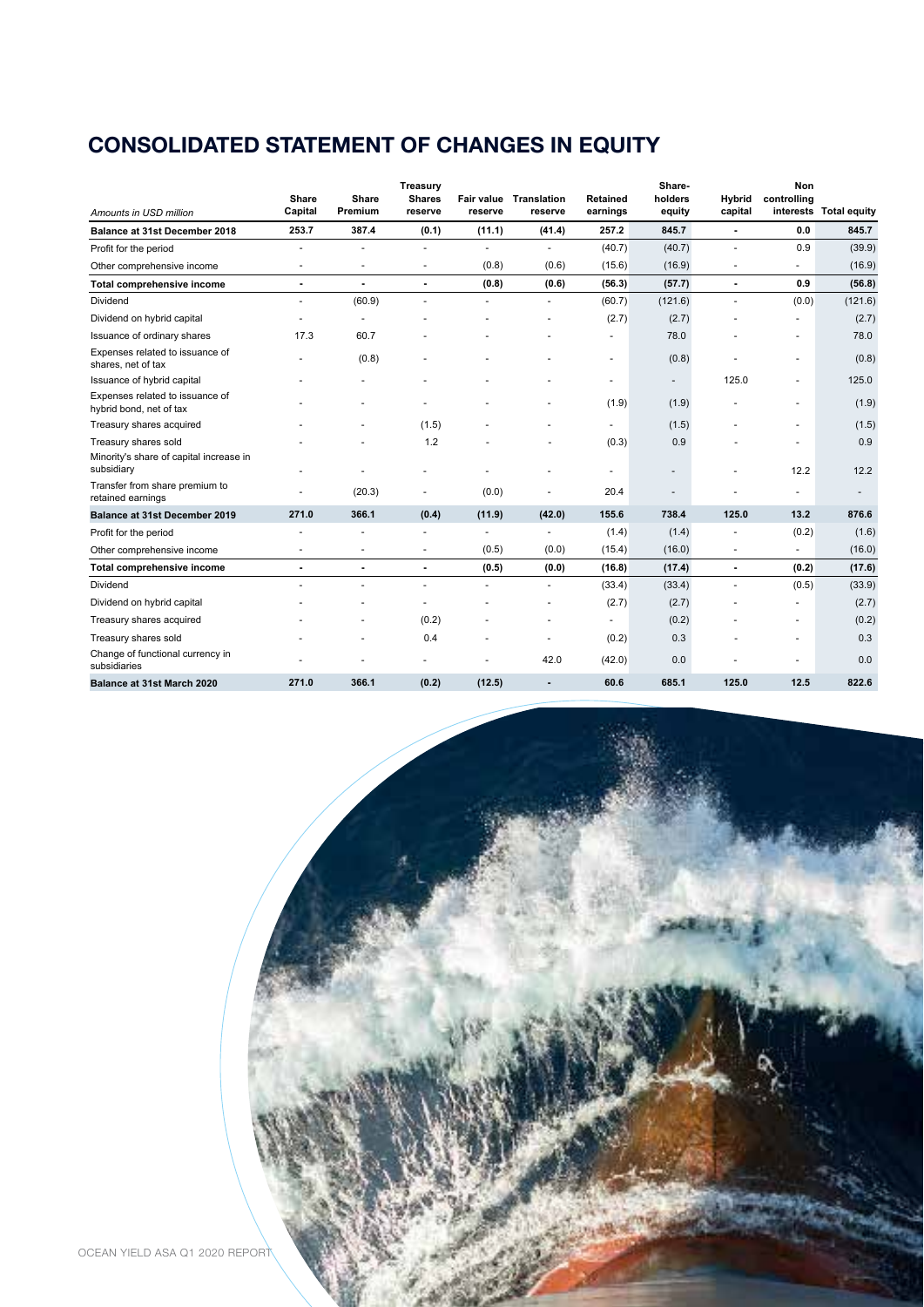# **CONSOLIDATED STATEMENT OF CASH FLOWS**

|                                                                   | 4th Quarter | 1st Quarter | 1st Quarter | Jan - Dec |
|-------------------------------------------------------------------|-------------|-------------|-------------|-----------|
| Amounts in USD million                                            | 2019        | 2020        | 2019        | 2019      |
|                                                                   |             |             |             |           |
| Profit for the period                                             | 9.6         | (1.6)       | 8.4         | (39.9)    |
| Income tax expense                                                | 1.0         | 0.9         | 0.6         | 3.5       |
| Depreciation and amortization                                     | 16.7        | 12.4        | 19.3        | 74.3      |
| Impairment charges and other non-recurring items                  | 7.7         | (0.0)       | 0.0         | 80.6      |
| Income from investments in associates                             | (5.9)       | (4.9)       | (5.7)       | (22.9)    |
| Dividend received from investments in associates                  | 5.8         | 4.5         | 5.0         | 21.1      |
| Net interest expenses (+)                                         | 25.4        | 25.3        | 23.8        | 100.4     |
| Interest paid                                                     | (22.8)      | (25.6)      | (23.5)      | (96.3)    |
| Interest received                                                 | 0.9         | 0.7         | 1.6         | 7.4       |
| Unrealized foreign exchange gain/loss                             | 5.7         | (48.5)      | 3.3         | (6.1)     |
| Change in fair value of financial instruments                     | (13.5)      | 64.4        | (3.9)       | 3.6       |
| Other changes in operating activities                             | (2.6)       | (11.2)      | 11.4        | (5.9)     |
| Net cash flow from operating activities                           | 27.9        | 16.4        | 40.2        | 119.8     |
|                                                                   |             |             |             |           |
| Acquisition of vessels and equipment                              | (0.4)       | (0.2)       | (0.0)       | (0.5)     |
| Acquisition of vessels accounted for as finance lease receivables | (286.3)     | (40.8)      | (49.1)      | (568.4)   |
| Repayment on finance lease receivables                            | 23.4        | 25.3        | 15.9        | 80.5      |
| Investments in other non-current assets                           | (4.4)       | (0.0)       | (41.7)      | (45.9)    |
| Net change in long-term interest-bearing receivables              | 3.7         | (33.7)      | (1.1)       | (6.5)     |
| Net cash flow from investing activities                           | (264.1)     | (49.5)      | (76.1)      | (540.8)   |
|                                                                   |             |             |             |           |
| Proceeds from issuance of long-term interest-bearing debt         | 409.3       | 86.2        | 86.8        | 772.8     |
| Repayment of long-term interest-bearing debt                      | (210.8)     | (84.9)      | (24.6)      | (354.0)   |
| Repayment on finance lease liabilities                            | (0.1)       | (0.1)       |             | (0.4)     |
| Dividend paid                                                     | (30.3)      | (33.4)      | (30.5)      | (121.6)   |
| Dividend on hybrid capital                                        | (2.7)       | (2.7)       |             | (2.7)     |
| Dividend paid to non-controlling interests                        |             | (0.5)       |             |           |
| Net proceeds from issuance of new shares                          | 77.3        | 0.0         |             | 77.3      |
| Net proceeds from issuance of hybrid capital                      | (0.0)       |             |             | 123.1     |
| Net change in treasury shares                                     | (0.2)       | 0.1         |             | (0.6)     |
| Net cash flow from financing activities                           | 242.5       | (35.2)      | 31.7        | 493.9     |
|                                                                   |             |             |             |           |
| Net change in cash and cash equivalents                           | 6.3         | (68.3)      | (4.1)       | 72.9      |
| Exchange rate differences                                         | 3.1         | (4.7)       | (0.1)       | 2.6       |
| Cash and cash equivalents at beginning of the period              | 176.0       | 185.5       | 110.0       | 110.0     |
| Cash reported with assets held for sale                           |             | (5.7)       |             |           |
| Cash and cash equivalents at the end of the period                | 185.5       | 106.8       | 105.8       | 185.5     |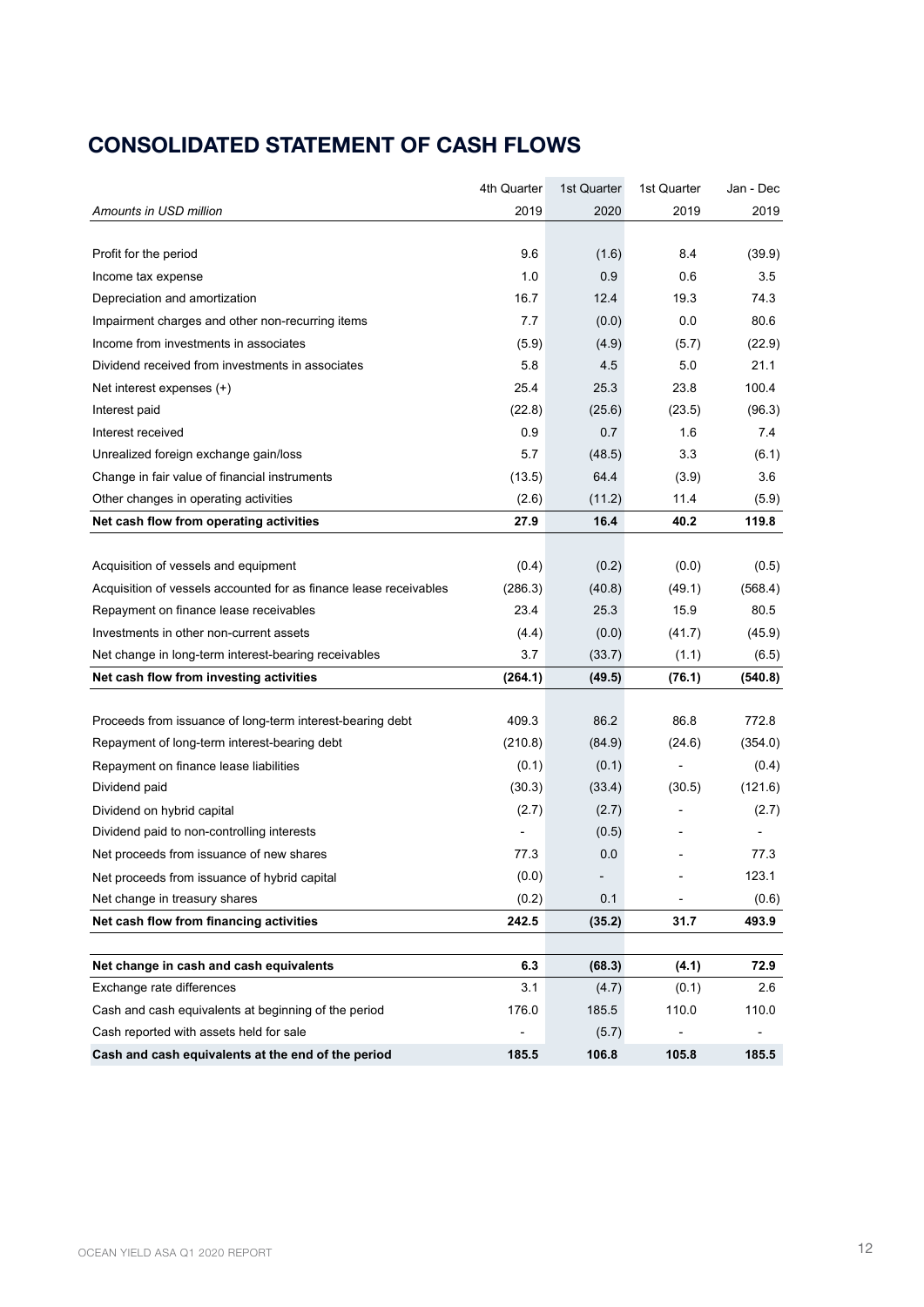# NOTES TO THE CONDENSED CONSOLIDATED INTERIM FINANCIAL STATE-MENT FOR OCEAN YIELD ASA FOR THE FIRST QUARTER 2020

### NOTE 1 INTRODUCTION

Ocean Yield ASA is a company domiciled in Norway. The condensed consolidated interim financial statements for the first quarter and three months ending 31<sup>st</sup> March 2020 comprise Ocean Yield ASA and its subsidiaries (together referred to as the "Group").

The consolidated financial statements of the Group for the year ended 31<sup>st</sup> December 2019 and quarterly reports are available at www.oceanyield.no.

### NOTE 2 STATEMENT OF COMPLIANCE

The condensed consolidated interim financial statements have been prepared in accordance with IAS 34 Interim Financial Reporting as endorsed by EU, and the Norwegian additional requirements in the Securities Trading Act. They do not include all of the information required for full annual financial statements, and should be read in conjunction with the consolidated financial statements of the Group as at and for the year ended 31<sup>st</sup> December 2019.

These condensed consolidated interim financial statements, which have not been subject to audit or review by independent accountants, were approved by the Board of Directors on 5<sup>th</sup> May 2020.

### NOTE 3 SIGNIFICANT ACCOUNTING PRINCIPLES

Accounting policies applied by the Group in these condensed consolidated interim financial statements are the same as those applied by the Group in its consolidated financial statements as at and for the year ended 31<sup>st</sup> December 2019.

### NOTE 4 ESTIMATES

The preparation of interim financial statements requires management to make judgments, estimates and assumptions that affect the application of accounting policies and the reported amounts of assets and liabilities, income and expense. Actual results may differ from these estimates.

The most significant judgments made by management in preparing these condensed consolidated interim financial statements in applying the Group's accounting policies, and the key sources of estimation uncertainty, are the same as those applied to the consolidated financial statements as of the year ended 31<sup>st</sup> December 2019.

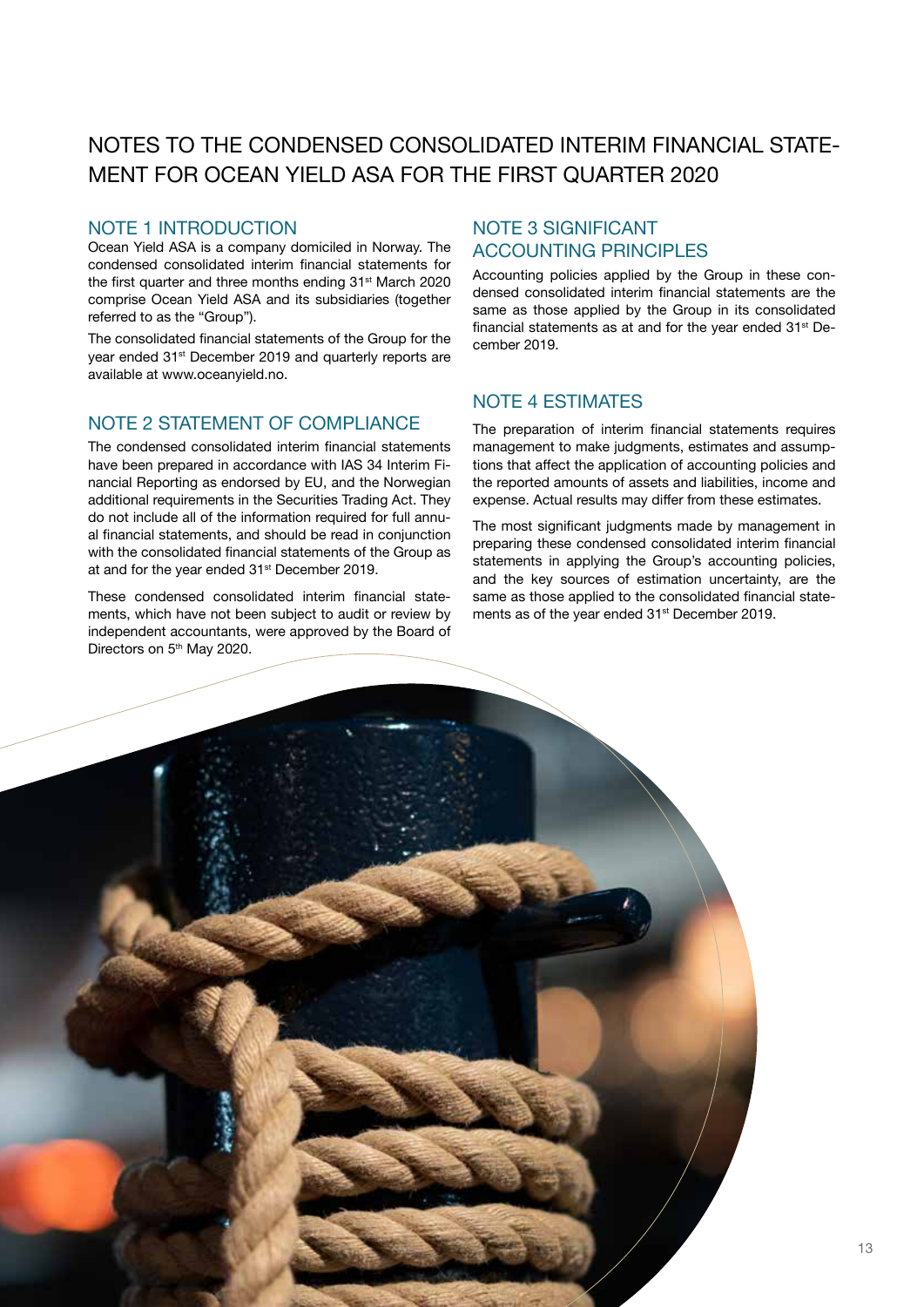## NOTE 5 OPERATING SEGMENTS

Ocean Yield identifies segments based on the Group's management and internal reporting structure.

| <b>EBITDA</b>                    | 4th Quarter | 1st Quarter | 1st Quarter | Jan - Dec |
|----------------------------------|-------------|-------------|-------------|-----------|
|                                  | 2019        | 2020        | 2019        | 2019      |
| Amounts in USD million           | Restated*   |             | Restated*   | Restated* |
| <b>Tankers</b>                   | 18.4        | 19.3        | 14.5        | 68.3      |
| <b>Container vessels</b>         | 8.0         | 7.0         | 8.0         | 31.8      |
| <b>Car Carriers</b>              | 10.2        | 9.9         | 10.5        | 41.6      |
| Other Shipping                   | 9.7         | 10.5        | 7.1         | 32.3      |
| Other Oil Service                | 11.9        | 11.9        | 12.9        | 54.2      |
| Other companies and eliminations | (2.4)       | (2.2)       | (2.5)       | (9.8)     |
| <b>EBITDA</b>                    | 55.9        | 56.4        | 50.6        | 218.4     |

\*Comparative information has been re-presented due to a discontinued operation

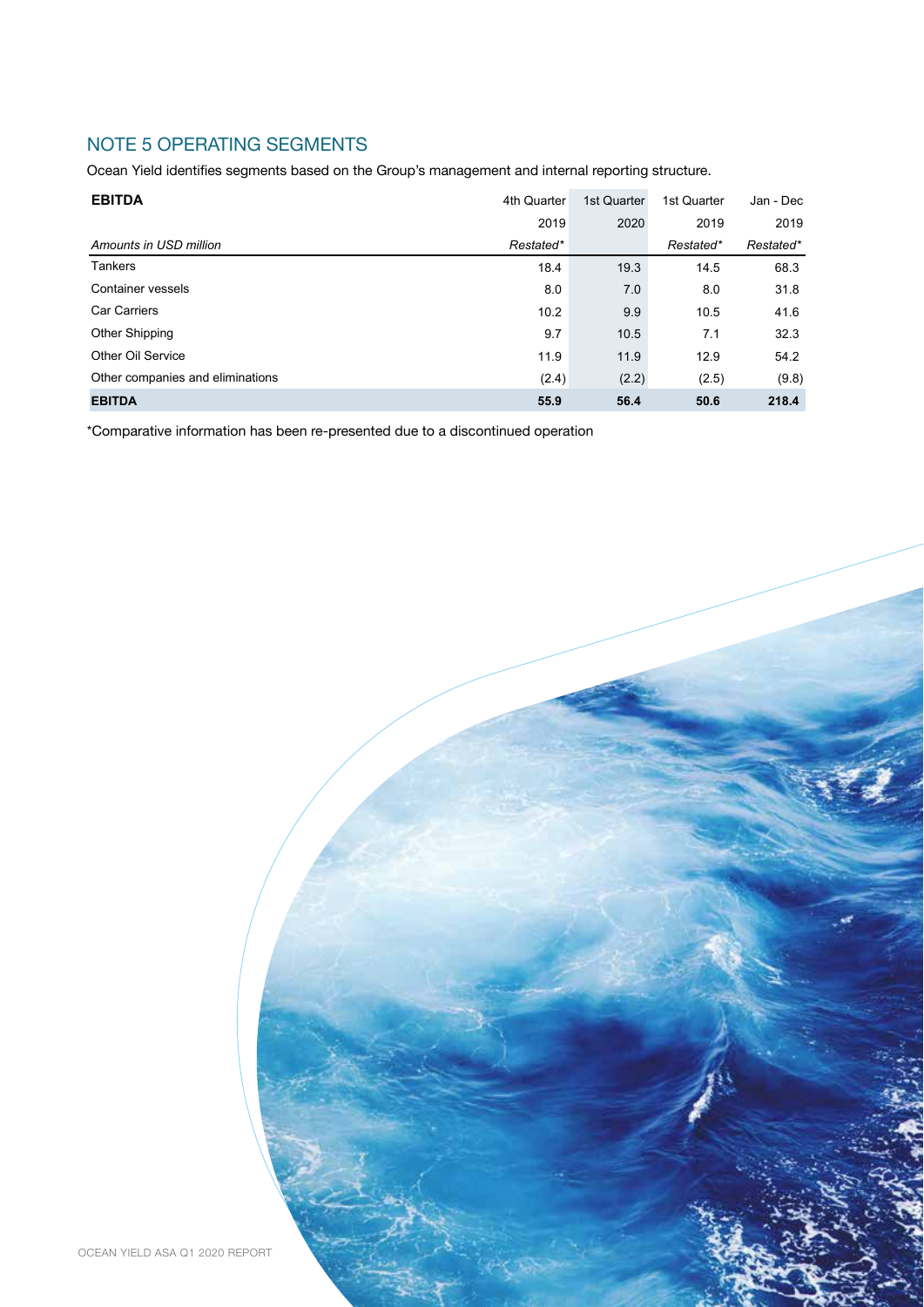### NOTE 6 DISCONTINUED OPERATIONS AND HELD FOR SALE ASSETS

The FPSO Dhirubhai-1 is being marketed for sale and has been reclassified as an asset held for sale as from Q1 2020, and the FPSO segment, which only relates to the FPSO Dhirubhai-1 has been presented as discontinued operations.

The FPSO segment was not previously classified as held for sale or as a discontinued operation. The comparative consolidated statement of profit and loss and OCI has been restated to show the discontinued operations separately from continuing operations.

#### Results from discontinued operations

|                                                       | 4th Quarter | 1st Quarter | 1st Quarter | Jan - Dec |
|-------------------------------------------------------|-------------|-------------|-------------|-----------|
| Amounts in USD million                                | 2019        | 2020        | 2019        | 2019      |
|                                                       |             |             |             |           |
| Operating revenues                                    | 0.4         | 0.0         | 0.8         | 3.8       |
| Other income                                          | 3.6         |             | 1.8         | 12.9      |
| Total revenues and other income                       | 4.0         | 0.0         | 2.6         | 16.7      |
| Vessel operating expenses                             | (1.7)       | (1.4)       | 0.3         | (5.2)     |
| Wages and other personnel expenses                    | (0.4)       | (0.2)       | (1.1)       | (2.4)     |
| Other operating expenses                              | (1.2)       | (1.3)       | (0.5)       | (4.9)     |
| Write down on trade receivables                       |             |             | (0.0)       | (0.0)     |
| <b>EBITDA</b>                                         | 0.7         | (3.0)       | 1.3         | 4.1       |
| Depreciation and amortization                         | (4.2)       | (0.0)       | (6.9)       | (24.6)    |
| Impairment charges and other non recurring items      | (7.7)       |             |             | (80.6)    |
| <b>Operating profit (EBIT)</b>                        | (11.2)      | (3.0)       | (5.6)       | (101.1)   |
| <b>Financial income</b>                               | 0.0         | 0.0         | 0.1         | 0.3       |
| <b>Financial expenses</b>                             | (0.0)       | (0.0)       | (0.1)       | (0.1)     |
| Foreign exchange gains/losses                         | (0.0)       | 0.1         | (0.3)       | (0.4)     |
| <b>Net financial items</b>                            | (0.0)       | 0.1         | (0.3)       | (0.2)     |
| Net profit before tax                                 | (11.2)      | (2.9)       | (5.9)       | (101.4)   |
| Tax payable                                           |             |             |             |           |
| Change in deferred tax                                |             |             |             |           |
| Profit (loss) from discontinued operation, net of tax | (11.2)      | (2.9)       | (5.9)       | (101.4)   |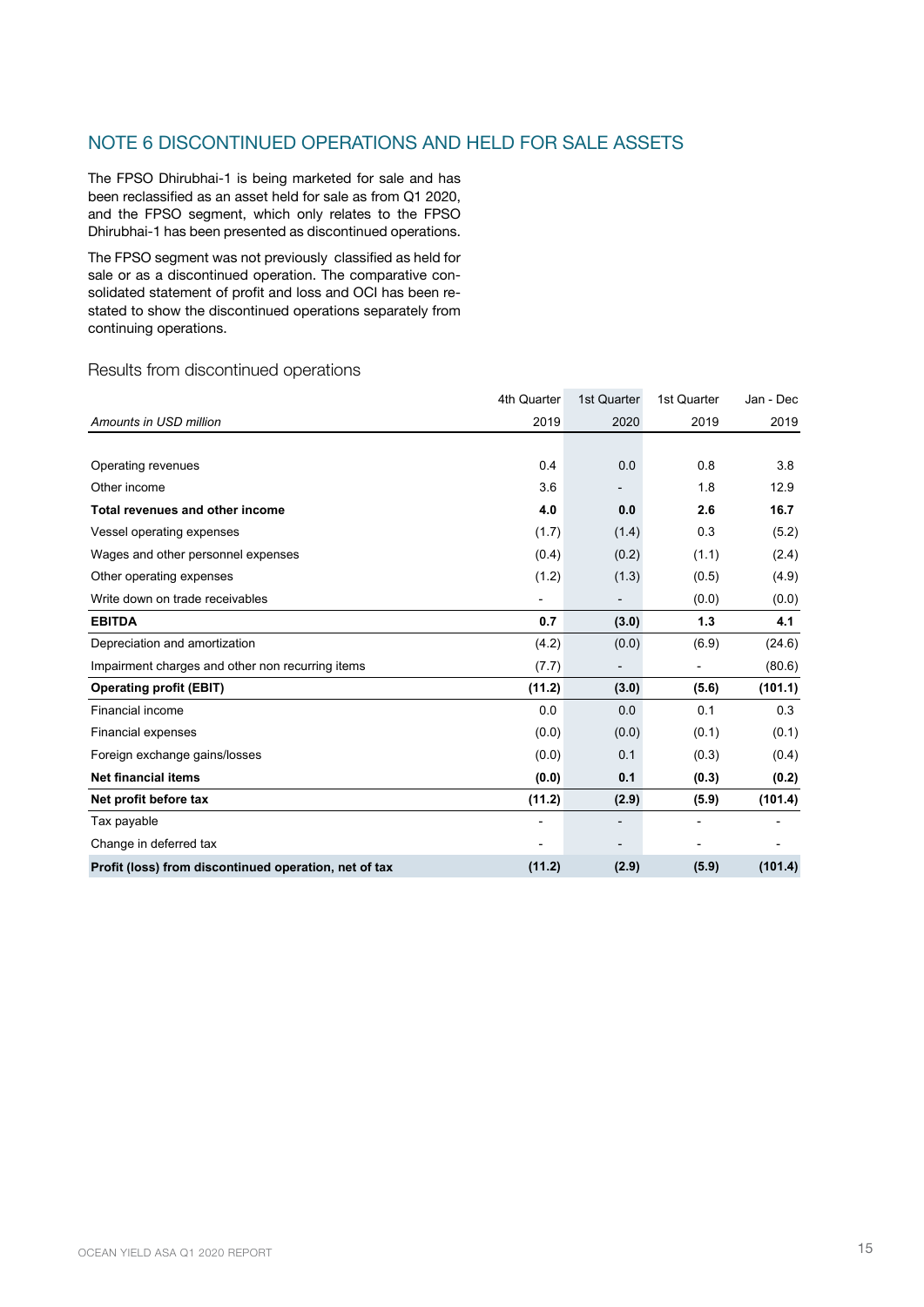#### **Cash flows from discontinued operations**

|                                                      | 4th Quarter | 1st Quarter | 1st Quarter | Jan - Dec |
|------------------------------------------------------|-------------|-------------|-------------|-----------|
| Amounts in USD million                               | 2019        | 2020        | 2019        | 2019      |
|                                                      |             |             |             |           |
| Profit for the period                                | (11.2)      | (2.9)       | (5.9)       | (101.4)   |
| Income tax expense                                   |             |             |             | 0.0       |
| Depreciation and amortization                        | 4.2         | 0.0         | 6.9         | 24.6      |
| Impairment charges and other non-recurring items     | 7.7         |             |             | 80.6      |
| Net interest expenses (+)                            | (0.0)       | (0.0)       | (0.1)       | (0.3)     |
| Interest paid                                        |             | (0.0)       |             | (0.0)     |
| Interest received                                    | 0.0         | 0.0         | 0.1         | 0.3       |
| Unrealized foreign exchange gain/loss                | 0.0         | 0.1         | 0.3         | (0.9)     |
| Other changes in operating activities                | (9.7)       | (10.9)      | 11.3        | (4.4)     |
| Net cash flow from operating activities              | (9.0)       | (13.7)      | 12.6        | (1.4)     |
|                                                      |             |             |             |           |
| Acquisition of vessels and equipment                 | (0.2)       | (0.0)       | (0.0)       | (0.2)     |
| Net cash flow from investing activities              | (0.2)       | (0.0)       | (0.0)       | (0.2)     |
|                                                      |             |             |             |           |
| Net change in cash and cash equivalents              | (9.2)       | (13.7)      | 12.6        | (1.7)     |
| Intra Group transactions                             | 4.4         | 12.7        | (1.0)       | (12.0)    |
| Exchange rate differences                            | 0.0         | (0.2)       | (0.0)       | (0.1)     |
| Cash and cash equivalents at beginning of the period | 11.6        | 6.8         | 20.6        | 20.6      |
| Cash and cash equivalents at the end of the period   | 6.8         | 5.7         | 32.2        | 6.8       |

### Assets held for sale and related liabilities

At 31st March 2020, assets held for sale were stated at fair value less costs to sell and comprise the following:

|                                                               | 31 March |
|---------------------------------------------------------------|----------|
| Amounts in USD million                                        | 2020     |
|                                                               |          |
| Vessels and equipment                                         | 146.1    |
| Trade and other interest-free receivables                     | 4.5      |
| Cash and cash equivalents                                     | 5.7      |
| Assets held for sale                                          | 156.3    |
|                                                               |          |
| Current provisions (field abandonment)                        | 0.6      |
| Trade and other payables                                      | 5.0      |
| Liabilities directly associated with the assets held for sale | 5.6      |

The fair value of the assets held for sale has been categorized as a Level 3 in the fair value hierarchy.

The fair value has been calculated based on the present value of estimated future cash flows. The Group has considered several possible scenarios and calculated the present value of estimated future cash flows for these scenarios. The scenarios are based on recent interest for the FPSO. The fair value has then been calculated as the weighted average of these scenarios.

The present value have been calculated using a discount rate of 6.8% p.a., after tax, which implies a pre-tax discount rate of 8.4% p.a. The discount rate is estimated as the weighted average of the required return on equity and expected borrowing costs, at an expected long-term equity ratio of 50 percent.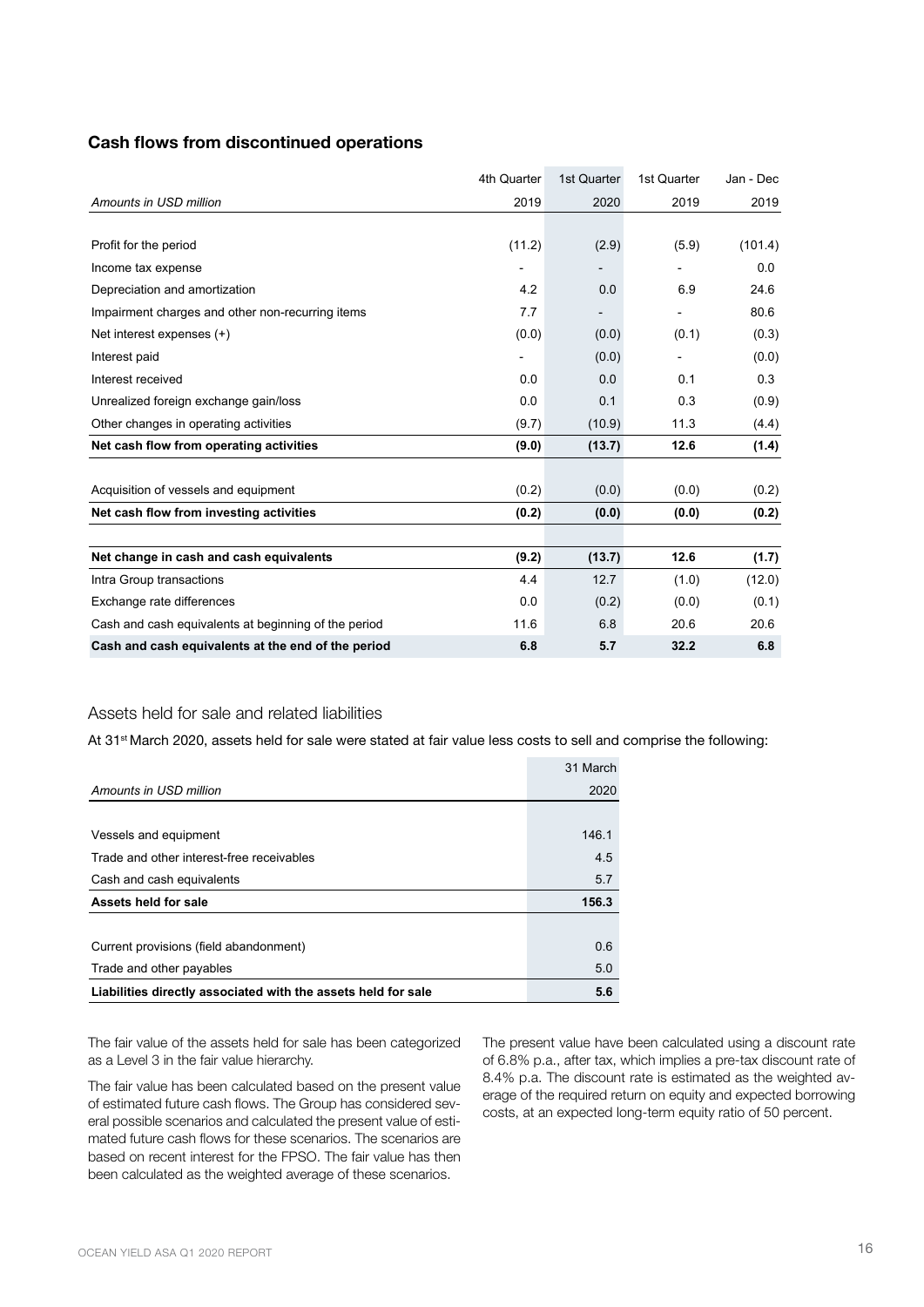### NOTE 7 CHANGE IN FAIR VALUE OF FINAN-CIAL INSTRUMENTS

All cross currency interest rate swaps are recorded at fair value, and are considered by the Group to be level 2 financial instruments under the fair value hierarchy. The cross currency swaps are used to swap floating rate bond loans denominated in NOK into floating USD interest rates, as Ocean Yield uses USD as its functional currency.

|                                           | Change            | Fair value<br>as of 31st             |
|-------------------------------------------|-------------------|--------------------------------------|
| Amounts in USD million                    | Q1 2020           | March 2020                           |
| Cross Currency Interest Rate Swaps        | (59.1)            | (98.1)                               |
| Forward exchange contracts                | (0.4)             | (0.9)                                |
| Interest rate swaps                       | (4.9)             | (11.5)                               |
| Total                                     | (64.4)            | (110.6)                              |
| Amounts in USD million                    | Change<br>Q1 2019 | Fair value<br>as of 31<br>March 2019 |
| <b>Cross Currency Interest Rate Swaps</b> | 5.0               | (32.5)                               |
| Forward exchange contracts                | 0.3               | (0.8)                                |
| Interest rate swaps                       | (1.4)             | (5.4)                                |
| Total                                     | 3.9               | (38.6)                               |

### NOTE 8 VESSELS AND EQUIPMENT

Material changes in vessels and equipment during 2020:

| Amounts in USD million              | Tankers                  | Container<br>vessels     | Car<br>Carriers | Other<br>Shipping        | Other Oil<br>Service     | <b>FPSO</b>              | Other/elim               | Total   |
|-------------------------------------|--------------------------|--------------------------|-----------------|--------------------------|--------------------------|--------------------------|--------------------------|---------|
| <b>Balance at 1 January</b>         | $\blacksquare$           | $\blacksquare$           | 271.0           | 148.5                    | 478.6                    | 146.1                    | 9.3                      | 1 053.7 |
| Acquisitions                        | -                        |                          |                 |                          | 0.2                      | 0.0                      | $\overline{\phantom{0}}$ | 0.2     |
| Depreciation                        | $\overline{\phantom{a}}$ | ۰                        | (3.4)           | (1.4)                    | (7.4)                    | $\blacksquare$           | (0.3)                    | 12.4)   |
| Impairment                          | -                        |                          |                 | -                        |                          | $\overline{\phantom{0}}$ | $\overline{\phantom{a}}$ |         |
| Reclassified to asset held for sale | $\overline{\phantom{a}}$ | $\overline{\phantom{0}}$ | ۰               | $\overline{\phantom{a}}$ | $\overline{\phantom{a}}$ | (146.1)                  | $\overline{\phantom{a}}$ | 146.1)  |
| <b>Balance at 31st March 2020</b>   | $\blacksquare$           | $\blacksquare$           | 267.6           | 147.1                    | 471.4                    | 0.0                      | 9.1                      | 895.3   |

As of quarter-end the Group has assessed the values of the vessels Connector, Far Senator, Far Statesman and the Group's Car Carriers. The value in use has been estimated for all of the vessels, and has been calculated based on the present value of estimated future cash flows.

The projected cash flows represents management's best estimate for future charter hire for the vessels.

As of quarter-end the estimated value in use is equal or higher than the book value for all the vessels, and no impairment has been recognized in the quarter.

As of quarter-end the book value of Connector was USD 182.2 million, the book value of Far Senator and Far

Statesman was USD 87.8 million and the book value of the Group's Car Carriers was USD 267.6 million. The calculations of value in use are highly sensitive to the estimated level of future charter hires, the length of the cash flows and the weighting of the different scenarios .

Vessels defined as finance leases are not included in Note 8 but included in Note 9 Finance lease receivables and related assets.

The FPSO Dhirubhai-1 has been classified as held for sale from 1<sup>st</sup> January 2020, see note 6 for more information.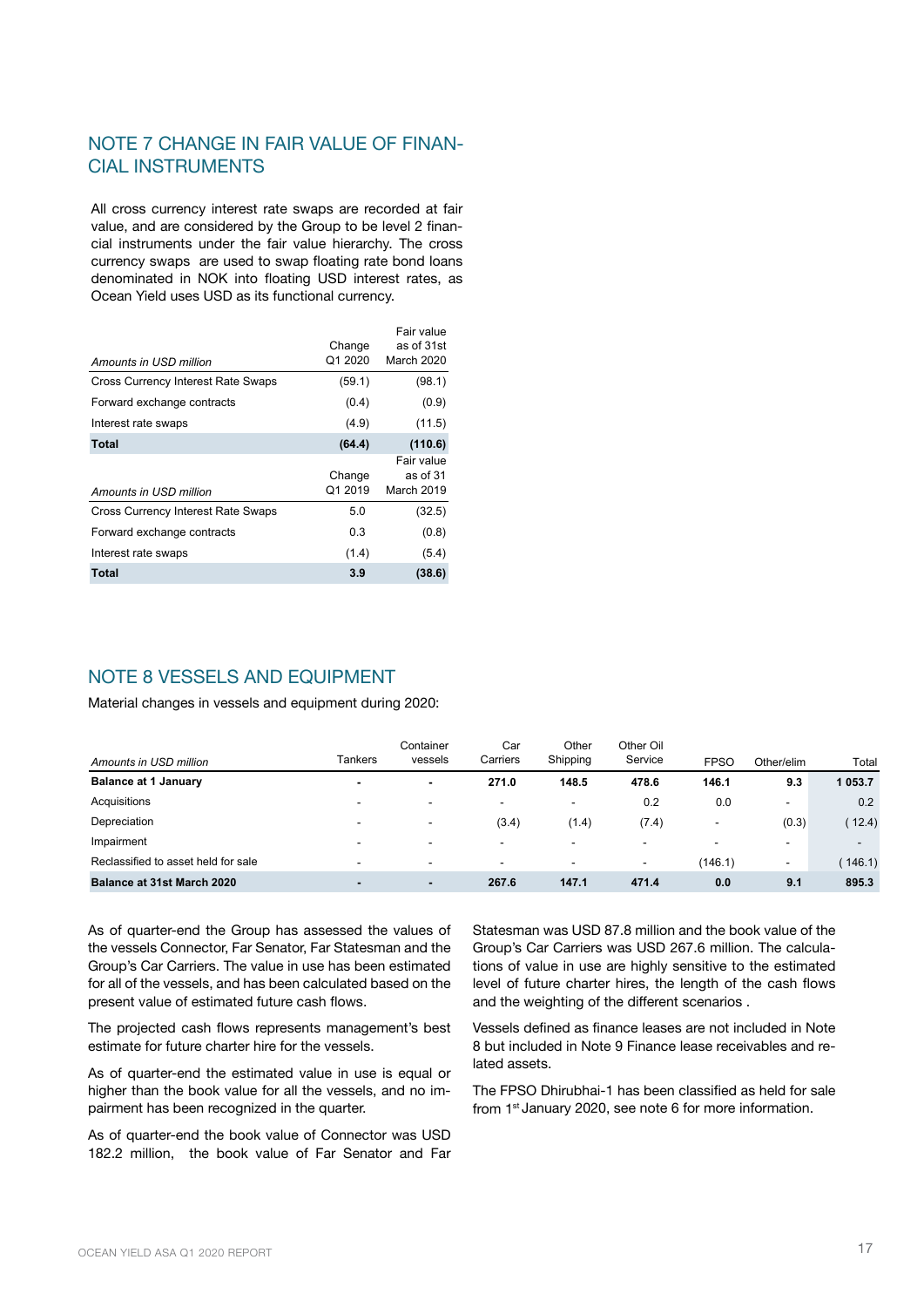## NOTE 9 FINANCE LEASE RECEIVABLES AND RELATED ASSETS

The net finance lease receivables as of 31<sup>st</sup> March 2020 was as follows:

| Amounts in USD million                             | Tankers   | Container<br>vessels | Car<br>Carriers          | Other<br>shipping | Other Oil<br>Service | <b>FPSO</b>              | Total      |
|----------------------------------------------------|-----------|----------------------|--------------------------|-------------------|----------------------|--------------------------|------------|
| Gross finance lease receivable                     |           |                      |                          |                   |                      |                          |            |
| Less than one year                                 | 168.0     | 12.1                 | ÷                        | 35.6              | 35.1                 | ٠                        | 250.7      |
| One to two years                                   | 112.4     | 12.1                 | $\blacksquare$           | 41.3              | 26.8                 | $\blacksquare$           | 192.6      |
| Two to three years                                 | 112.0     | 12.1                 | ۰                        | 39.7              | 31.5                 | $\blacksquare$           | 195.3      |
| Three to four years                                | 111.1     | 12.1                 | $\blacksquare$           | 37.2              | 29.1                 | $\overline{\phantom{a}}$ | 189.4      |
| Four to five years                                 | 109.4     | 12.1                 | $\blacksquare$           | 35.5              | 29.1                 | $\overline{\phantom{a}}$ | 186.1      |
| More than five years                               | 726.5     | 63.6                 | $\blacksquare$           | 250.7             | 72.7                 | $\blacksquare$           | 1 1 1 3 .5 |
| Unquaranteed residual values                       | 181.0     | 22.2                 |                          | 22.9              | 57.7                 | $\blacksquare$           | 283.8      |
| Gross finance lease receivable                     | 1 520.4   | 146.2                | $\blacksquare$           | 463.0             | 281.9                | $\blacksquare$           | 2 4 1 1.5  |
| Less: Unearned finance income                      | (430.5)   | (37.9)               | $\blacksquare$           | (119.1)           | (120.9)              | $\blacksquare$           | (708.5)    |
| <b>Total finance lease receivables</b>             | 1 089.9   | 108.3                | $\blacksquare$           | 343.9             | 161.0                | $\blacksquare$           | 1 703.1    |
|                                                    |           |                      |                          |                   |                      |                          |            |
| Present value of minimum lease payments            |           |                      |                          |                   |                      |                          |            |
| Less than one year                                 | 164.4     | 11.7                 | ÷.                       | 34.5              | 32.7                 | ÷                        | 243.4      |
| One to two years                                   | 108.9     | 11.1                 |                          | 38.2              | 34.3                 | $\blacksquare$           | 192.5      |
| Two to three years                                 | 95.1      | 10.6                 |                          | 34.9              | 18.3                 | $\blacksquare$           | 158.9      |
| Three to four years                                | 89.0      | 10.0                 |                          | 31.1              | 13.6                 | $\overline{\phantom{a}}$ | 143.8      |
| Four to five years                                 | 82.8      | 9.5                  |                          | 28.2              | 11.2                 | $\blacksquare$           | 131.7      |
| More than five years                               | 459.1     | 42.5                 |                          | 163.8             | 30.5                 | $\overline{\phantom{a}}$ | 695.9      |
| Unguaranteed residual values                       | 90.5      | 12.9                 |                          | 13.2              | 20.3                 | $\blacksquare$           | 137.0      |
| <b>Total finance lease receivables</b>             | 1 089.9   | 108.3                | $\blacksquare$           | 343.9             | 161.0                | $\blacksquare$           | 1 703.1    |
| Pre-delivery instalments                           |           | ٠                    | $\overline{\phantom{a}}$ | 15.6              |                      | $\blacksquare$           | 15.6       |
| Total finance lease receivables and related assets | 1 0 8 9.9 | 108.3                |                          | 359.6             | 161.0                | $\blacksquare$           | 1 7 1 8.7  |

In January 2020, a subsidiary of Navig8 Chemical Tankers *Inc*. has exercised the five-year purchase option in the lease for the vessel Navig8 Amessi. The purchase price for the vessel is USD 26.5 million.

In February 2020, Ocean Yield agreed to acquire two ultramax and one kamsarmax dry bulk vessels for a total consideration of USD 62.8 million net of pre-paid charter hire with 9, 10 and 12 years bareboat charters to Scorpio Bulkers Inc. ("Scorpio Bulkers"). In addition, Ocean Yield committed to part finance the scrubber installation on the vessels, with an additional of USD 1.5 million per vessel during 2020. The two ultramax vessels are built in 2015 and 2016 and were delivered to the Company towards the end of the first quarter. The third vessel, built in 2018, was delivered to the Company immediately after quarter end. Scorpio Bulkers will have certain options to either trigger a sale or acquire the vessels during the charter period. The vessels are accounted for as finance leases and are included in the segment *Other Shipping.* 

### NOTE 10 CONTRACTUAL OBLIGATIONS

Ocean Yield had as per 31st March 2020 the following contractual obligations related to the purchase of vessels.

| Amounts in USD million               | <b>Tankers</b>           | <b>Container</b><br>vessels | Car<br><b>Carriers</b>   | Other<br>Shipping | Other Oil<br>Service     | <b>FPSO</b>              | Total |
|--------------------------------------|--------------------------|-----------------------------|--------------------------|-------------------|--------------------------|--------------------------|-------|
|                                      |                          |                             |                          |                   |                          |                          |       |
| Already paid                         | $\overline{\phantom{a}}$ | -                           | $\overline{\phantom{a}}$ | 15.5              | -                        |                          | 15.5  |
| Q2 2020                              | $\overline{\phantom{a}}$ | $\sim$                      | $\overline{\phantom{a}}$ | 46.3              | ۰.                       | $\overline{\phantom{a}}$ | 46.3  |
| <b>Total contractual obligations</b> | $\blacksquare$           | $\blacksquare$              | $\blacksquare$           | 61.8              | $\blacksquare$           | $\blacksquare$           | 61.8  |
| Total remaining payments             | $\overline{\phantom{a}}$ | -                           | ٠                        | 46.3              | -                        | -                        | 46.3  |
| Secured bank financing               | $\overline{\phantom{a}}$ | -                           | -                        | 54.1              | -                        |                          | 54.1  |
| Payments to be funded by cash        | $\overline{\phantom{a}}$ | -                           |                          | (7.8)             | $\overline{\phantom{a}}$ |                          | (7.8) |

The obligations above related to the segment Other Shipping relates to one dry bulk vessel under construction and one dry bulk vessel, built in 2018, which was delivered immediately after quarter end. Potential scrubber financing on five vessels of up to USD 7.5 million in total is not included in the table above.

OCEAN YIELD ASA 01.2020 REPORT **18 18 COLLECT CONTROL TO A SAMPLE PRIOR 18** In June 2019, Ocean Yield agreed to acquire one 206,000 DWT Newcastlemax dry bulk newbuilding for a total consideration of USD 40 million net of a seller's credit, with 15 year bareboat charter to CMB NV. The vessel is expected to be delivered from the shipyard in Q2 2020. CMB will have certain options to either sell or acquire the vessel during the charter period.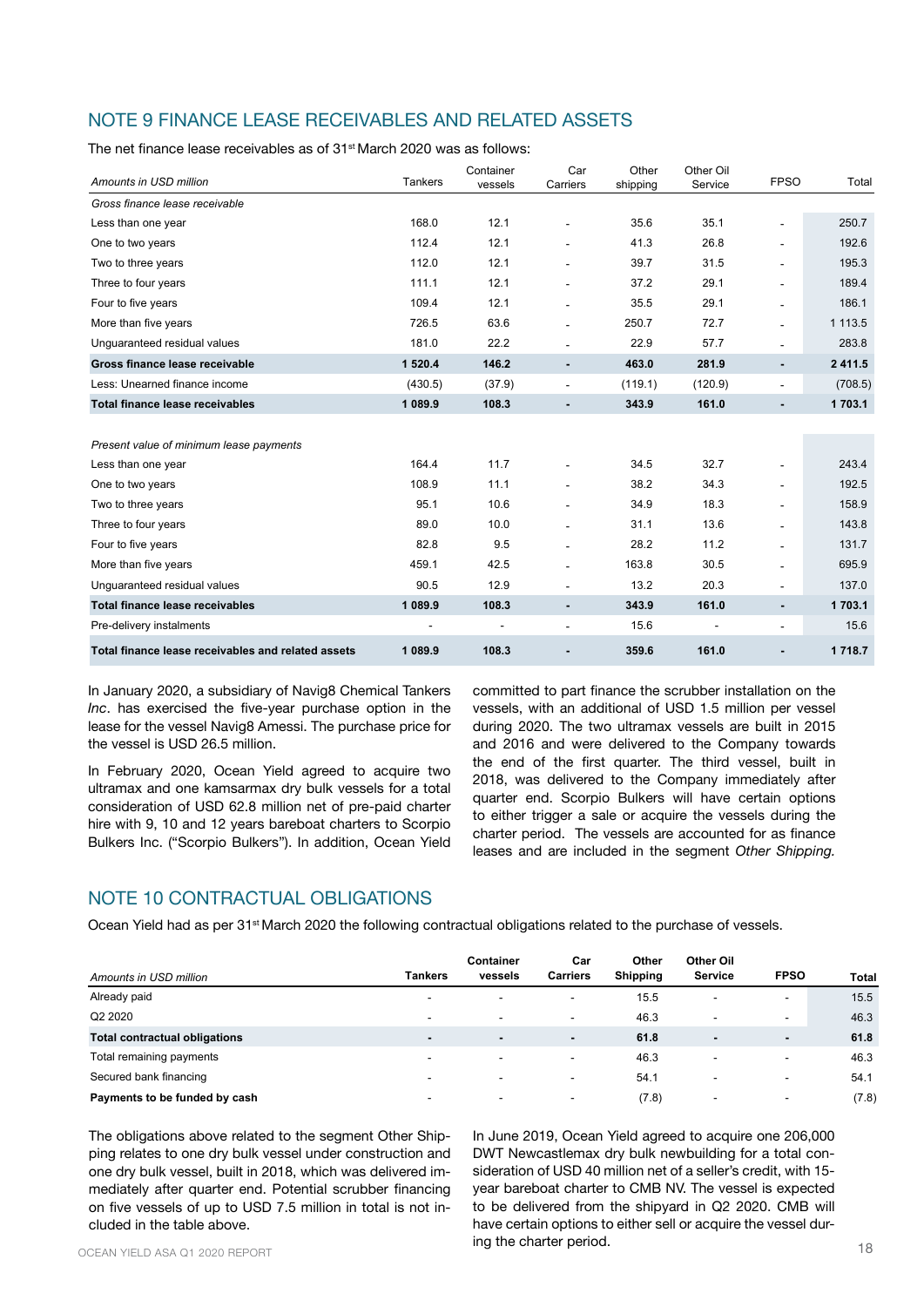### NOTE 11 INTEREST-BEARING DEBT

Material changes in interest-bearing debt (short- and long-term) during 2020:

| Amounts in USD million                                              | Tankers                  | Container<br>vessels     | Car<br>Carriers          | Other<br>Shipping | Other Oil<br>Service     | <b>FPSO</b>              | Other/elim | Total   |
|---------------------------------------------------------------------|--------------------------|--------------------------|--------------------------|-------------------|--------------------------|--------------------------|------------|---------|
| Balance at 1 January                                                | 875.3                    | 84.5                     | 168.2                    | 355.7             | 395.2                    |                          | 306.2      | 2 185.2 |
| New loans                                                           | $\overline{\phantom{a}}$ | ۰                        | $\overline{\phantom{a}}$ | 46.1              | 41.0                     |                          |            | 87.1    |
| Paid loan fees                                                      | (0.1)                    | (0.0)                    | $\overline{\phantom{a}}$ | (0.8)             | $\overline{\phantom{a}}$ |                          |            | (0.8)   |
| Instalments                                                         | (17.0)                   | (1.8)                    | (4.2)                    | (6.5)             | (5.0)                    | $\overline{\phantom{0}}$ | (50.4)     | (84.9)  |
| Effect of movements in foreign exchange<br>and loan fees amortized  | 0.7                      | 0.0                      | 0.2                      | 0.2               | (9.1)                    | $\blacksquare$           | (43.7)     | (52.4)  |
| Total interest-bearing liabilities 31st<br><b>March 2020</b>        | 858.9                    | 82.7                     | 164.2                    | 394.7             | 422.2                    | ٠                        | 212.1      | 2 134.8 |
|                                                                     |                          |                          |                          |                   |                          |                          |            |         |
| Long-term                                                           | 728.5                    | 75.5                     | 147.2                    | 365.1             | 365.5                    | ۰                        | 212.1      | 1893.9  |
| 1st year instalments                                                | 130.4                    | 7.2                      | 17.0                     | 29.6              | 56.7                     | $\overline{\phantom{a}}$ | (0.0)      | 240.9   |
| <b>Total interest-bearing liabilities 31st</b><br><b>March 2020</b> | 858.9                    | 82.7                     | 164.2                    | 394.7             | 422.2                    | ٠                        | 212.1      | 2 134.8 |
| Undrawn facilities                                                  |                          | $\overline{\phantom{a}}$ |                          |                   |                          | ÷.                       |            |         |

In March 2020, the bank financing for the three dry-bulk vessels with long-term charter to Scorpio Bulkers was signed and drawn-down upon delivery of each respective vessel. The vessels have been financed in two separate loan facilities on competitive terms. The total loan amount is approximately USD 48.2 million for all three vessels.

Also in March 2020, a loan new facility was signed, financing the Newcastlemax dry bulk vessel under construction, which will be chartered to CMB NV for 15-years upon delivery in Q2 2020. The loan amount is USD 37.1 million.

### NOTE 12 SHARE CAPITAL AND DIVIDENDS

In Q1 2020 certain members of senior management have acquired a total of 60,000 shares in the Company. The purchase of shares was made as part of the Company's management incentive program.

As of 31st March 2020 the Company had a share capital of NOK 1,752,865,750 divided into 175,285,575 ordinary shares, each having a par value of NOK 10.00. Total number of treasury shares held were 71,871.

In Q1 2020, USD 33.4 million was paid in dividends, following the announcement of the Q4 2019 results.

### NOTE 13 EVENTS AFTER THE BALANCE SHEET DATE

One Kamsarmax dry-bulk vessel, built in 2018, with long-term charter to Scorpio Bulkers, was delivered to the Company immediately after quarter end.

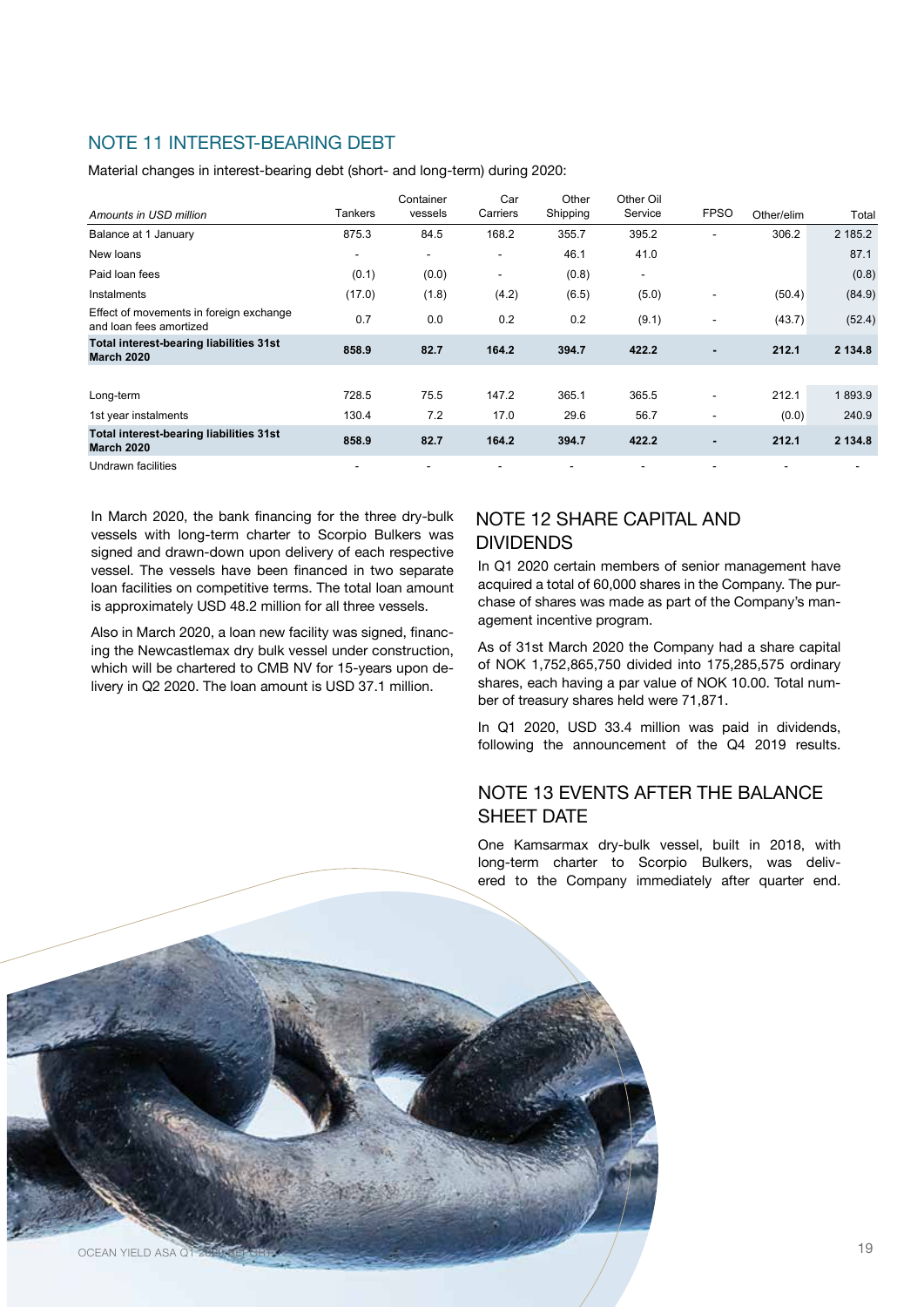# USE AND RECONCILIATION OF ALTERNATIVE PERFORMANCE MEASURES

Alternative performance measures are defined as numerical measures that either exclude or include amounts that are not excluded or included in the comparable measures calculated and presented in accordance with GAAP (i.e. IFRS).

The following financial measure may be considered an alternative performance measure:

- EBITDA: Earnings before financial items, income taxes, depreciation, amortization and impairment charges.

- EBITDA adjusted for finance lease effects: EBITDA adjusted for Repayment of finance lease receivables.

- EBIT: Earnings before financial items and income taxes.

- Adjusted net profit: Net profit adjusted for discontinued operations, impairment charges, foreign exchange gains/ losses, fair value adjustments of derivatives, changes in deferred tax and non-recurring items.

- Charter Backlog: represents the estimated EBITDA backlog from signed contracts. Figures are based on management's estimates which may be subject to change. These include assumptions on certain purchase options in bareboat charter contracts not being exercised, adjustments made for finance lease effects, investments in joint ventures, currency effects and the forward interest rates for floating rate lease agreements.

The Company believes presenting EBITDA, EBITDA adjusted for finance lease effects, EBIT and Adjusted net profit as useful to investors as they provide other useful measures of Ocean Yield's profitability from its operations. Regarding EBITDA adjusted for finance lease effects, the Company believes it is useful for investors to present information showing all vessels accounted for on a consistent basis, as it will more closely reflect the Group's cash flows from operations. Regarding, Adjusted net profit, the Company considers Adjusted net profit to be a relevant performance criteria. The net profit is adjusted for significant non-cash and non-recurring items, and the Adjusted net profit is thus a useful measure when it comes to the Company's dividend capacity.

EBITDA and EBIT are disclosed in the condensed consolidated income statement as separate line items. Reconciliation of other alternative performance measures to the financial statements are as follows:

|                                                  | 4th Quarter | 1st Quarter    | 1st Quarter | Jan - Dec |
|--------------------------------------------------|-------------|----------------|-------------|-----------|
|                                                  | 2019        | 2020           | 2019        | 2019      |
| Amounts in USD million                           | Restated*   |                | Restated*   | Restated* |
|                                                  |             |                |             |           |
| <b>EBITDA</b>                                    | 55.9        | 56.4           | 50.6        | 218.4     |
| Repayment on finance lease receivables           | 23.4        | 25.3           | 15.9        | 80.5      |
| <b>EBITDA adjusted for finance lease effects</b> | 79.2        | 81.7           | 66.4        | 298.9     |
|                                                  |             |                |             |           |
| Profit for the period                            | 9.6         | (1.6)          | 8.4         | (39.9)    |
| Loss from discontinued operation, net of tax     | 11.2        | 2.9            | 5.9         | 101.4     |
| Write down on trade receivables                  |             |                | 0.3         | 0.3       |
| Foreign exchange gains/losses                    | 9.1         | (48.1)         | 3.2         | (2.0)     |
| Change in fair value of financial instruments    | (13.5)      | 64.4           | (3.9)       | 3.6       |
| Change in deferred tax                           | 2.4         | 0.5            | (0.0)       | 2.5       |
| Other non-recurring items                        |             | $\blacksquare$ |             | 0.5       |
| <b>Adjusted Net profit</b>                       | 18.8        | 18.1           | 13.9        | 66.3      |

*\*Comparative information has been re-presented due to a discontinued operation*